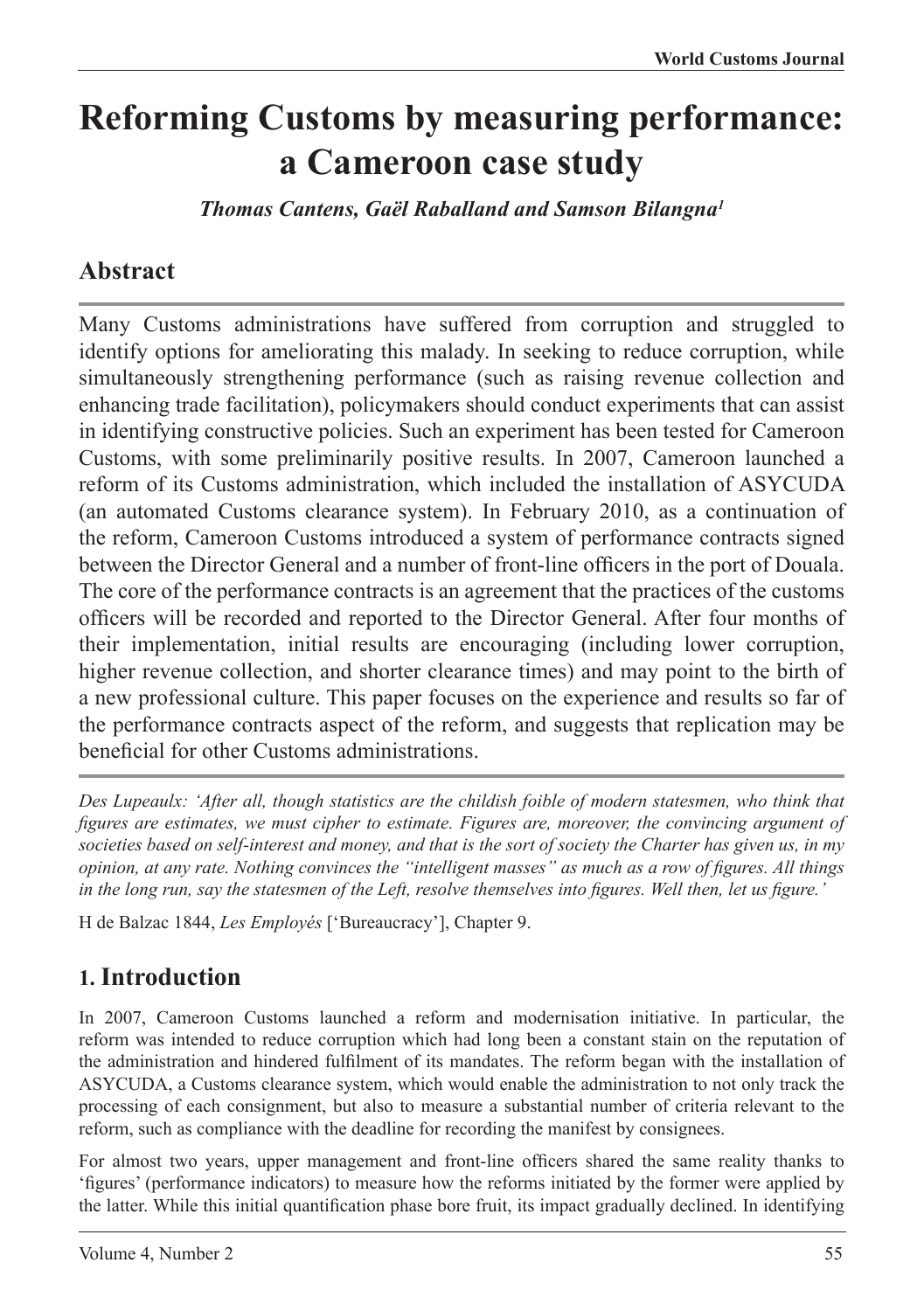this problem, a possible solution was adopted: beginning in 2010 quantification became prescriptive in that objectives have been set for the customs officers. More specifically, Cameroon Customs introduced a system of individual performance contracts to comprehensively measure the actions and behaviours of customs officers operating at two Douala port bureaus using indicators extracted from ASYCUDA.

Preliminarily, the results from this experiment are encouraging. The Cameroon Customs bureaus that are the experimental group have generated better results than the control group on matters such as revenue collection, reducing corruption, and trade facilitation. This paper traces the Cameroon reform from the introduction of the performance indicators to the preliminary measured results of performance contracts.

The paper's second section provides an overview of measurement theory and the Cameroon Customs reform. The third section begins by narrating the events and decisions which over the last four years gradually led Cameroon Customs to introduce quantification of their action. The fourth section discusses the principles and results of the last stage, the introduction of performance contracts. These contracts have had a positive impact on inspectors' professional practices as well as facilitating border-crossing and strengthening law enforcement. The fifth section provides an analysis of the long-term impact of the difficulties raised by the introduction of performance measurement, and the final section concludes and presents the next possible steps.

# **2. New public management and performance contracts**

In his novel *Les Employés*, which deals with public servants,<sup>2</sup> the 19th-century French author Honoré de Balzac makes one of his characters, the secretary general of finance Monsieur Des Lupeaulx, admit that figures are of some importance to reform. When reform was applied to a ministry, however, it generally meant that a number of bureaucrats were themselves *'réformés'* ('reformed', in the sense of fired) using the term current at the time (Ymbert 1825).

Over a century later, in the 1970s, *new public management* (NPM) theory introduced private sector management techniques into the public sector. NPM encompasses a heterogeneous range of instruments and ideas which find common ground in the neoliberal critique of the welfare state. Initially a 'simple' desire to reduce the power of the State, above all by privatising its actions in the social sectors, it expanded into a softer and more consensual version with the introduction of the 'public entrepreneur' figure: a public servant who, in order to achieve global objectives, enjoys a degree of flexibility in organising their resources.3

In February 2010, Cameroon Customs launched an experiment which shares a number of 'mots d'ordre', *credo,* with NPM: 'autonomy', 'performance' and 'quantification'. This pilot resulted in the implementation of individual 'performance contracts' signed between the Director General of Customs and two key customs offices in the port of Douala. These contracts represent a new step in the process of improving performance which began three years earlier.

Performance contracts are based on the objective measurement of the actions of public servants and financial incentives or career advancement policies. In Cameroon, the global objective of the performance contracts is to encourage customs officials to adopt good professional practices. Indeed, fighting bad practices is a key element in improving customs revenues. Corruption has a direct negative impact on customs revenues and competition in the private sector.

The history of Cameroon Customs demonstrates the same capacity of the public sector to gradually absorb private sector techniques as do those countries where NPM<sup>4</sup> developed: a pre-shipment inspection company (in place since 1987) is responsible for evaluating imported goods and some exports; public servants – including customs officials – were dismissed and public sector salaries cut in the wake of structural adjustment plans (1992, 1994).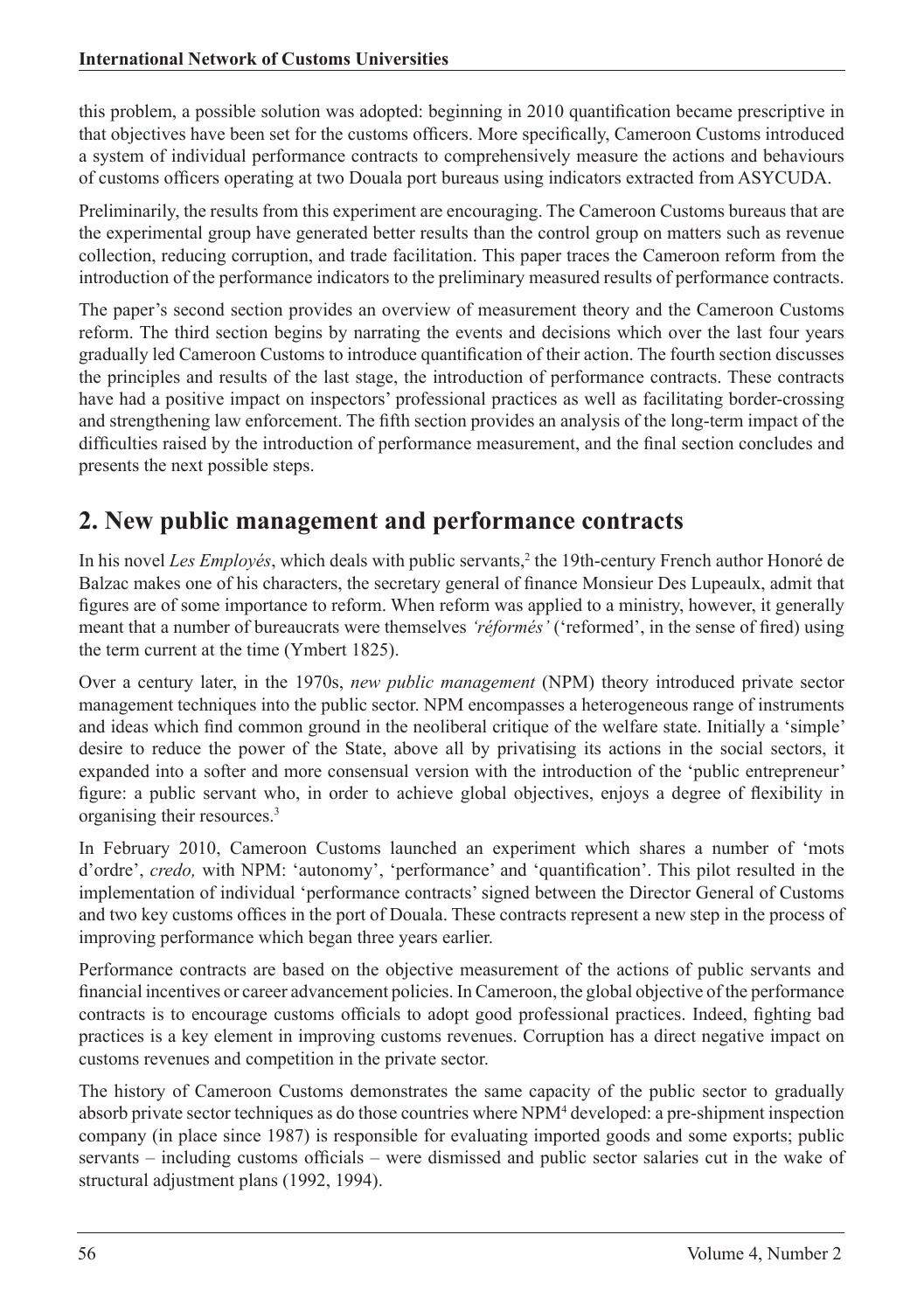Moreover, this process of introducing techniques from the private sector has often been imposed by external constraints, in particular the structural adjustment plans of the 1990s, in the same way that many countries have seen an evaluation culture imposed from outside. The 1990s therefore saw their first '*déflatés*', a French term coined to describe lay-offs, including voluntary departures, from the public service (Mbonji 1999), which echoes Balzac's '*réformés*'.

Nevertheless, the flexibility of Cameroon Customs' contracts differs from that of the NPM's 'public entrepreneur'. The background of corruption means that the Director General is less well-informed than his subordinates: (s)he does not know exactly how or to what extent agents are applying the reforms which have been adopted. This finding can be extended to a large number of administrations in sub-Saharan Africa (Mbembe 1999; Raffinot 2001; World Bank 2005). The contracts also aim to recreate and strengthen the hierarchy in order to achieve reform. The Cameroon experiment does not, therefore, have the same vision as the NPM policies which question the Weber model of the administration (Rouban 1998; Spanou 2003) and result from agency theories based on principal-agent models.

Despite its strong presence in debates on state reform, measurement of performance in itself is not so widespread that the literature on this subject abounds (Julnes & Holzer 2001). The impact of incentives policies is rarely measured rigorously and studies often focus on those public services dubbed social services (health, education) and on front-line agents (Considine & Lewis 2003). No project has been carried out in fiscal administrations anywhere in the world, nor *a fortiori* in sub-Saharan Africa, to our knowledge.

Moreover, although there are often claims of resistance to these policies of quantifying public action, little research relates their implementation in the form of a narrative which points out the key moments (Wholey & Hatry 1992). This is the angle taken by this paper, which aims to present the policy of performance measurement in Cameroon Customs by correlating, as much as possible, the history of the reform and figures which measure its results.

# **3. History of the reform**

Not everyone in Douala celebrated 1 January 2007. On that day, the head of the IT Division of Cameroon Customs became, in the eyes of his colleagues and of freight forwarders, the main agent of a minirevolution: by disconnecting the PAGODE<sup>5</sup> computerised customs clearance system, he put an end to 20 years of sometimes tormented history of a software system which processed 90% of customs revenue. The following day, not without some apprehension, he launched Customs activities on ASYCUDA,<sup>6</sup> a system developed by UNCTAD.<sup>7</sup> This seemingly exclusively IT switchover was, in reality, the culmination of an opportunity taken over the previous eight months to prepare a reform of customs procedures.

### **The impact of automation**

All customs procedures have been automated using the options offered by ASYCUDA. This process of automation abolished the 'release note', which obliged customs brokers or importers to return to the customs inspector once they had paid their customs debt in order to obtain that document.

Automation has been accompanied by a process of greater empowerment on the part of customs clearance actors who have been obliged to use the customs computer system to carry out their operations from their own premises. This refocused customs officials on their job. The common customs clearance halls were closed; customs officials no longer jointly manage customs warehouses and areas in the port together with their private owners, and they no longer manage the connections to the customs network.

Greater empowerment and automation constituted advances in themselves, but it is the combination of the two which consolidated change.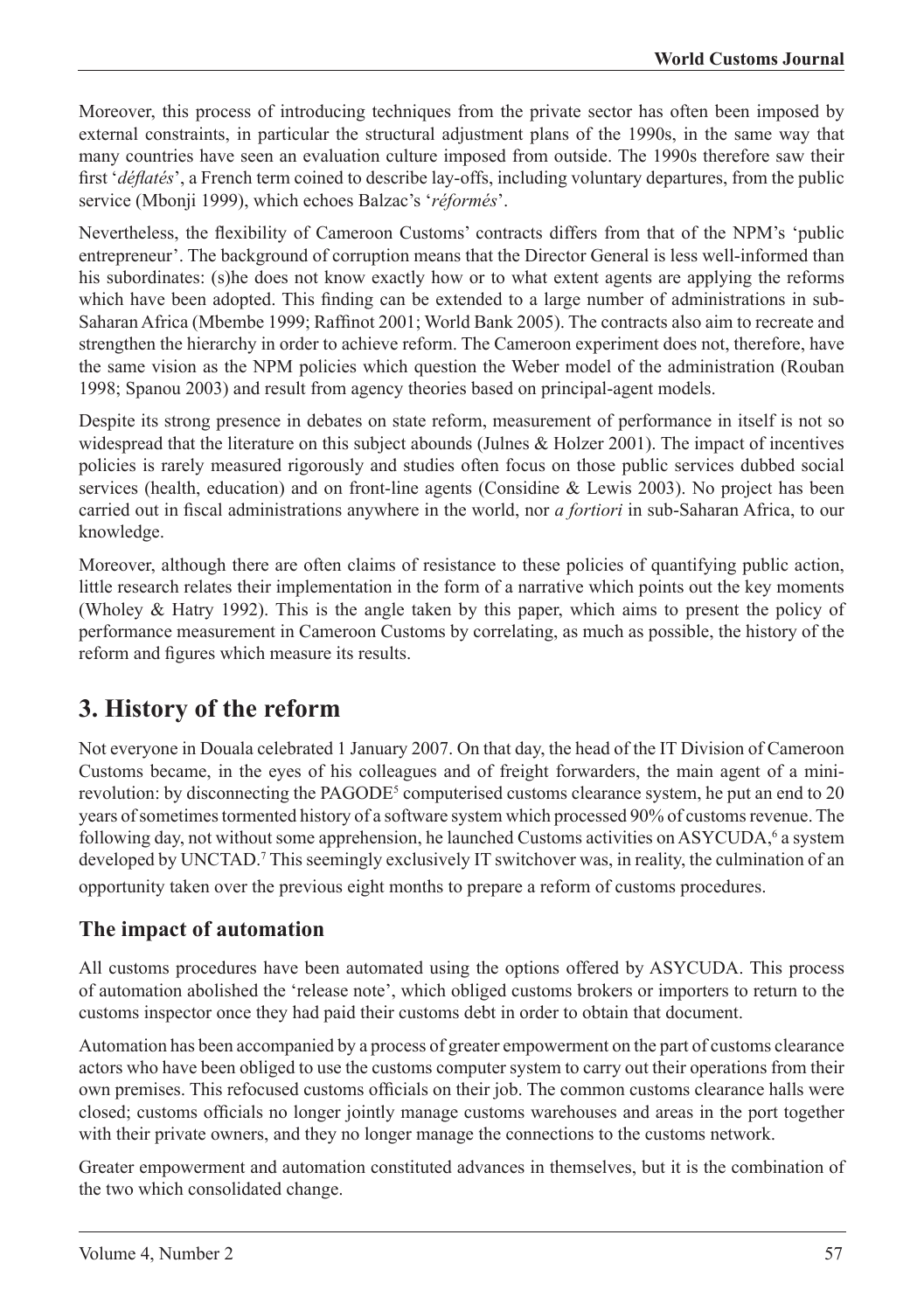### **A turbulent launch in the port of Douala**

From the first week of its operation, ASYCUDA was challenged; its installation and effectiveness questioned. In Cameroon, customs revenues represent 27% of national revenues, the state remains the biggest employer,<sup>8</sup> and most consumer products are imported. When the newspapers accused Customs of losing over 2,300,000 Euros a day, rumours of commercial disorder and a loss of fiscal revenue posed a social and political threat. In the first days, goods did not go out, containers piled up and, according to its operator, the container terminal risked blockage. Paralysis threatened to such an extent that a manager of the container terminal took the unfortunate initiative of asking shipping agents not to send any more vessels to Douala. This message provoked the ire of the authorities who requested immediately to convey a counter-message.

The challenge was also propagated from within Customs itself. The simplification of procedures had distanced customs officials from users. Those who had had to leave the customs warehouses and areas no longer received the legal bonuses previously paid to them for their work, part of which was also redistributed to all customs officials. Many customs officials therefore criticised the launch of a system which they considered to have been imported and installed under pressure from outside (Cantens 2007).

The Director General and the minister chose to expose the reality as objectively as possible, by opposing rumours with figures. This was a decisive moment for the future institutionalisation of performance measurement.

Their message initially aimed to prove that no duties or taxes had been lost since, if the goods did not leave the port, their presence represented a guarantee. Nevertheless, this argument was risky and liable to cause concern in the event that too many advantages were granted with too few guarantees.

The Director General was therefore keen to distinguish which customs clearance professionals used ASYCUDA. A week after the launch, at a public meeting in Douala, in the presence of importers and exporters, the Director General asked his head of IT division to read out the first figures taken from the system: 30 professionals listed already worked on ASYCUDA, and the Director General advised importers to work with them rather than with the other 90 who had not yet operated on the new system due to a failure to properly install it on their premises.

After two weeks of operation, the Director General requested a list of front-line inspectors who were still reluctant to use the system. A few inspectors were holding 40% of duties and taxes registered but not yet paid (see Figure 1). He contacted them directly and the declarations were immediately assessed. The habit of using figures as a means of controlling the quality of service took hold; inspectors were now aware that their hierarchy was checking up on them via the computer system.

In the following months, a team was constituted to reply to specific requests from the Customs and political hierarchies: to provide daily information on revenues, declarations which had not yet been assessed by inspectors, and the number of containers which had left the port. The Director General brought operational managers together on a regular basis, brandishing the notes submitted by this team and warning that he had the figures and knew the names of agents who were not facilitating customs clearance.

The rapid assessment and increased monitoring of front-line services bore fruit: the system took off and, despite the rumours, in January 2007 it recorded revenue 15% higher than in January 2006, 18% higher than in January 2005 and 24% higher than in January 2004. January 2007 was also a very good month in terms of processing times: as Figure 2 shows, in 2007, processing times declined in the following months, which were not subject to the same pressure.

Nevertheless, no solution was found to other problems in 2007. Shipping agents did not comply with the new rule requiring submission of the manifests 24 hours before the vessel's arrival, which slowed down the process and prevented any targeting. Front-line control was ineffective; some bad practices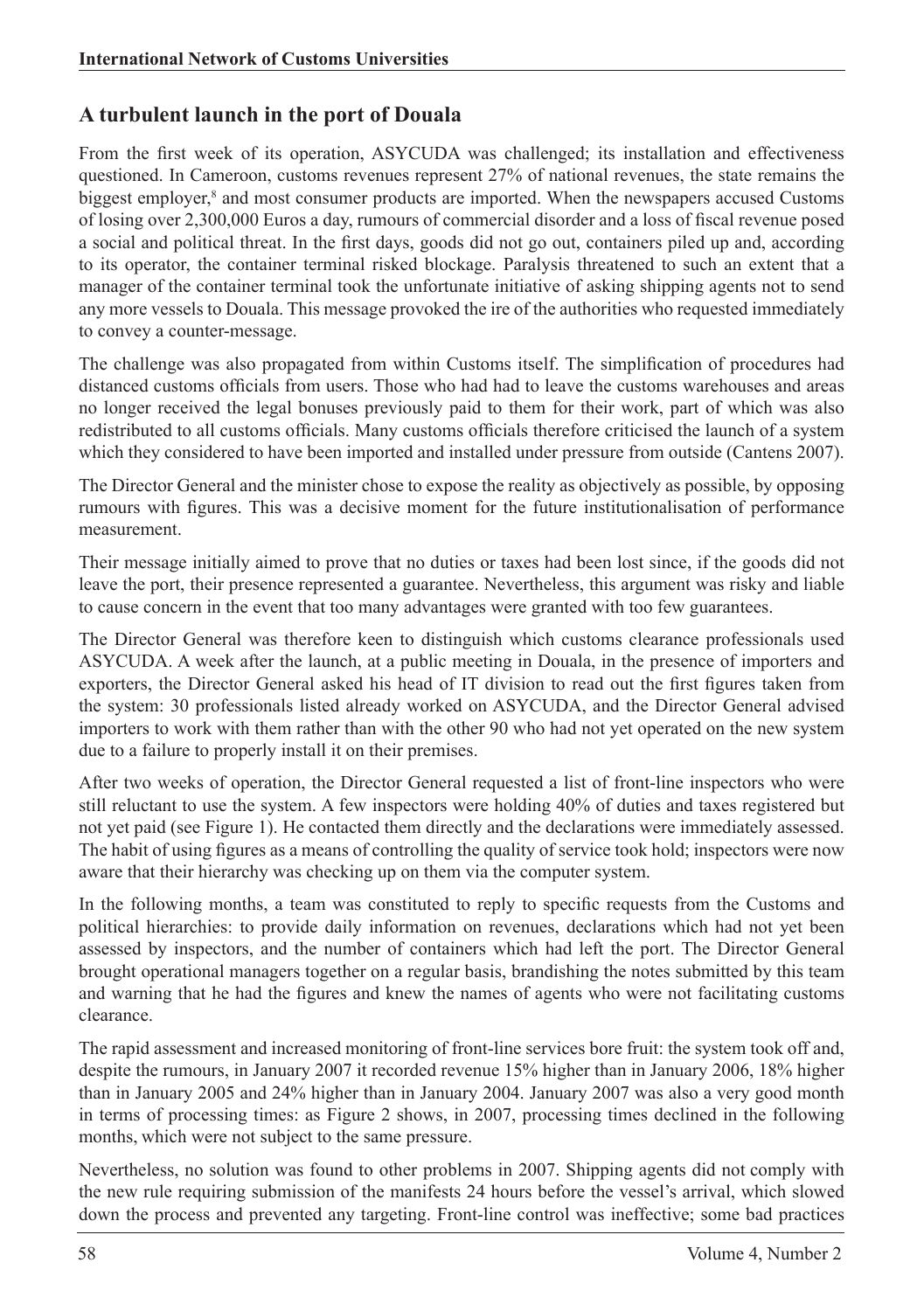*Figure 1: The ratio of the number of declarations assessed by inspectors divided by the number of declarations registered by brokers during ASYCUDA's launching month (January 2007) (by percentage)*



*Source:* Cameroon Customs

*Figure 2: Monthly average customs release time in 2007 (in minutes)*



*Source:* Cameroon Customs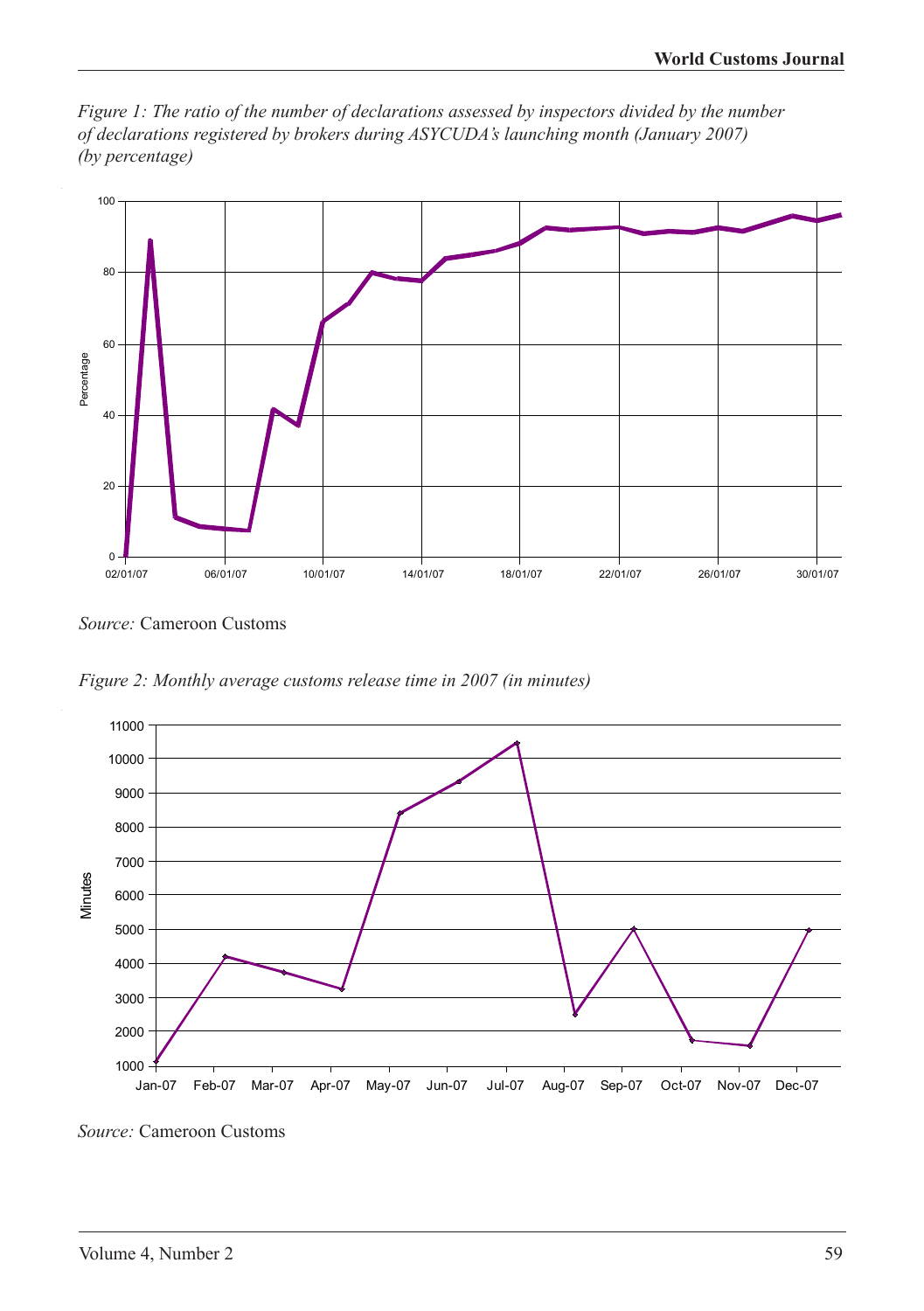remained, raising doubts as to the inspectors' ethics. Thus, a competition to process more declarations created tensions between inspectors in the same office and made some inspectors nostalgic for the old IT system.

By the end of 2007, all customs officials were aware of the system's potential vis-à-vis internal audit of the service, having themselves been victims or having exploited it. The cross-checking of data was a potential threat which also weighed on the operational managers in their reports to the Director General: it had become clear that it was no longer possible to systematically explain a drop in revenue by a decline in economic activities.

### **The launch of a measurement policy, a key pillar of the Cameroon Customs reform**

In January 2008, the Director General decided to make performance indicators a pillar of his reform policy and set up a team of computer experts and customs officials. Structuring the flow of information back to the Director General responds to an obvious difficulty he faced. Not being in the field, he is, in a context of corruption, less well-informed than his operational staff. This situation has been accentuated by the relocation of the Directorate General to Yaoundé, over three hours away from the port by road. The Director General's 'co-management' of current customs operations, as described by some senior officers who denounced it in 2006, nevertheless gave operators the possibility of complaining rapidly to the superior authority. By relocating, the Director General deprived himself of simple access to direct sources of information.

From February 2008, the team put in place 25 indicators for the 11 customs offices in Douala. These indicators measured economic activity from a customs viewpoint, the times taken by customs officials and brokers to process files, the effectiveness of controls and of sensitive procedures, and compliance with the customs channels.<sup>9</sup> The principles of indicators have already been widely discussed. They rest on the key idea that fraud and corruption are necessarily linked (Libom, Cantens & Bilangna 2009). After the gains generated by automating procedures, the next revenue niches lie in the fight against corruption.

Evaluation therefore achieved a certain level of institutionalisation, making it more effective than sporadic controls, and thus became a 'social process' (Varone & Jacob 2004). By introducing this system of indicators, the Director General made a choice radically different from that of his predecessors who managed PAGODE. Because it is automated, no customs clearance system, be it PAGODE or ASYCUDA, can compete with the vivid imagination of fraudsters and their empirical pugnacity which drives the hope of high profits. Under PAGODE, the general development policy was to strengthen the system permanently by uncovering detected frauds, on a case-by-case basis. Ultimately, the system's complexity created insecurity and a strong dependence on computer experts. Under ASYCUDA, this policy was reversed. The system continues to offer computer security, designed to ascertain the identity of the actors and the irreversibility of their acts. But it is also judged on its capacity to provide the most realistic image possible of customs clearance in the field.

In 2008 and 2009, the Director General and operational managers met in Douala to examine the monthly report on indicators. This report was distributed to them before the meeting, with each of them noting their own results and the results of their colleagues, of each unit and of each inspector. These meetings gave managers the opportunity to better control their subordinates.

#### **The impact of the measurement policy**

The results were tangible.<sup>10</sup> The tax yield of a declaration increased consistently:  $+21\%$  between the first quarter of 2007 and the second quarter of 2009 despite the tax exemption measures for staple food adopted in March 2008. For containerised imported goods for domestic use, the average yield of a declaration increased by 10% in 2007.11 Disputed claims increased without any additional pressure being placed on operators: the share of duties and taxes collected following controls rose from 0.75% to 1.02%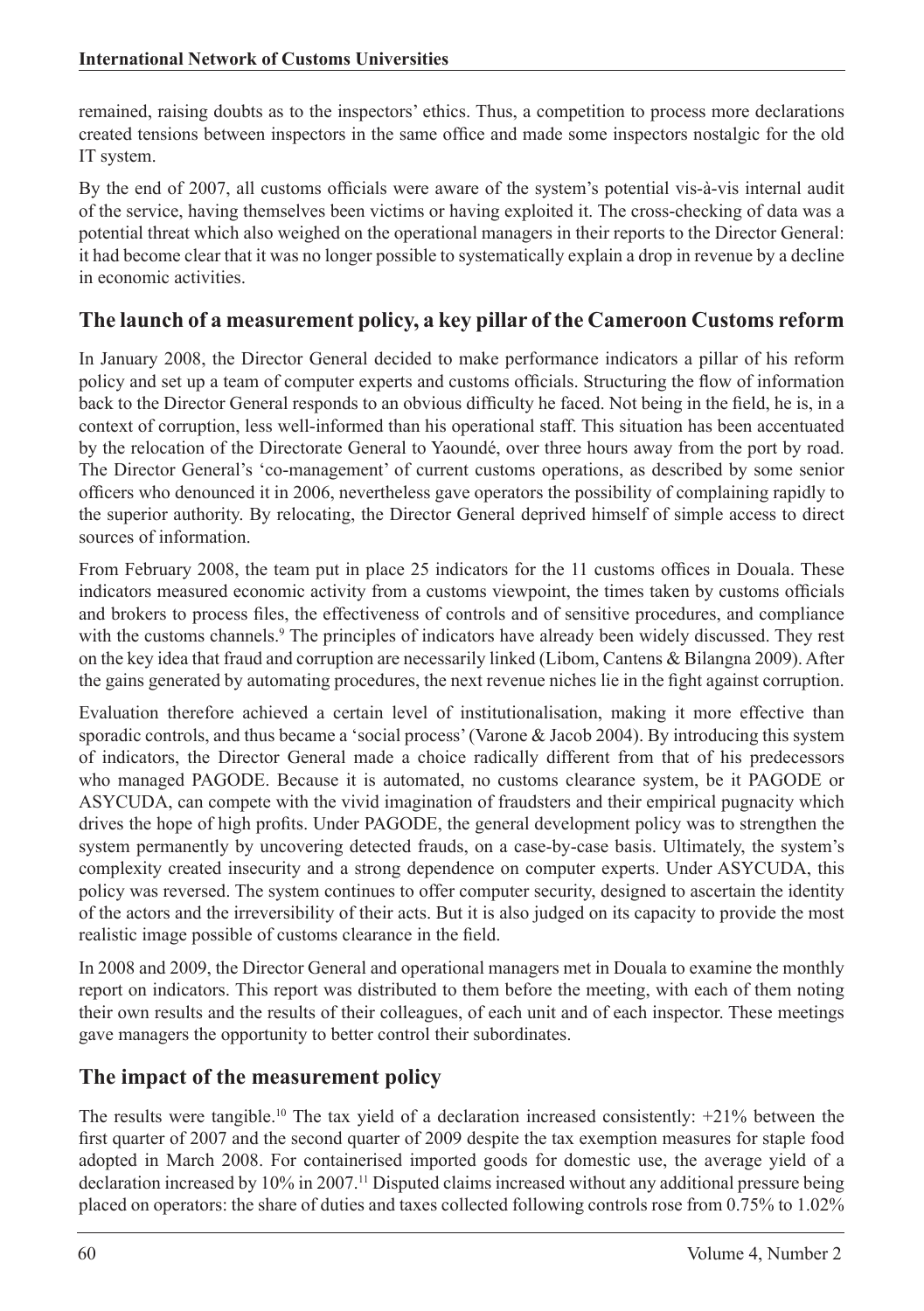of revenue. The duties and taxes collected in this way thus increased by 56% while the number of disputed claims increased by only 12%. In terms of facilitation, 75% of maritime manifests were recorded in the system 24 hours before the arrival of the vessel, allowing 18% of declarations to be submitted before unloading the goods. In the port of Douala, between 2007 and 2009, the average assessment time<sup>12</sup> of all customs offices collectively was reduced from 1.2 days to 0.8 day. The total processing time<sup>13</sup> between 2007 and 2009 was reduced from 6.5 days to 5 days. Efforts were also made by the freight forwarders and managers of customs warehouses and customs clearance areas.

This significant improvement in processing time for the maritime professions shows the existence of indirect impacts. By equipping themselves with performance indicators, customs officials strengthened their capacity for dialogue with the private sector and weakened the intermediation of the shipping agents. By disseminating some indicators to importers and exporters, the Director General was therefore able to demonstrate the responsibility of all actors in the customs clearance process. As a result, some freight forwarders processing large volumes of goods reduced their intervention times by half between the beginning of 2008 and the end of 2009.

Other non-quantifiable results pointed to a gradual acceptance of the constraints linked to performance measurement and its integration into hierarchical reports. At meetings, some operational managers appeared with a laptop allowing them to view the report on indicators directly. Others submitted a monthly report matching the indicators with their own data which they had been obliged to collect. Indeed, some indicators raised questions which forced the heads of operational services to carry out their own internal investigations in order to justify the results. In one particular case, where the interpretation of the results continued to oppose that of the directorate general and operational services, cross-checks revealed the failings of the pre-shipment inspection provider.

After two years of operation, the directorate general of Customs considered that the operational services in Douala had had sufficient time to adopt the performance measurement techniques, while at the same time a wind-down of this policy threatened to combine with the impact of the economic crisis.

On the one hand, economic activity linked to external trade was dwindling. Exports dropped by 40% in 2009 against 2008, and imports concomitantly declined (see Figure 3).

On the other hand, revenue targets continued to grow  $(+6\%$  in 2010) while there was a gradual fall in values declared from the end of 2009 onwards. At the same time, the enforcement action of customs officials in the field appeared to have levelled off. While this has little impact on revenue, it nevertheless remains an indicator of relations between customs officials and users.

### **4. Performance contracts, a new step**

One of the solutions envisaged was to move from a purely descriptive performance measurement to a prescriptive measurement. At the end of 2009, Cameroon Customs obtained funding from the World Bank to support, over a six-month experiment period, their draft performance contracts in the port of Douala.

### **Principles**

In this pilot stage the performance contracts were launched in two of the seven offices in the port of Douala. These two offices collect 76% of the port's revenue. Office DP I handles imports of goods in containers for clearance for home use, with the exception of vehicles, has 10 to 11 inspectors and collects 60% of revenue. Office DP V handles imports of vehicles, including in containers, has 5 to 7 inspectors and collects 16% of revenue.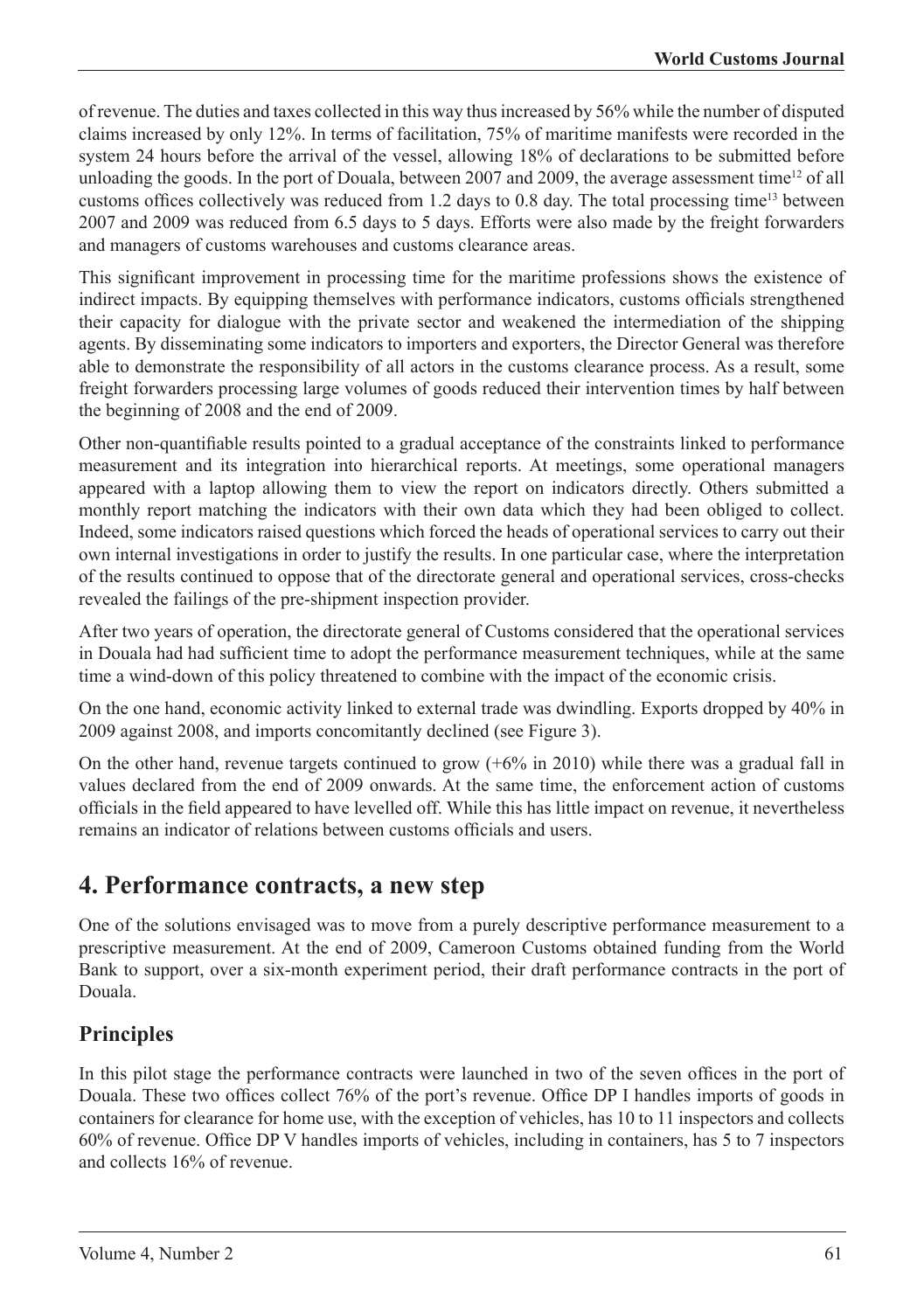*Figure 3: Comparison of the monthly value of imported goods (2009 vs 2008, and 2008 vs 2007) (by percentage)*



*Source:* Cameroon Customs

Like any other contract, the performance contracts formalise an agreement between two parties specifying mutual obligations as regards results. The contracts go beyond revenue targets, which are fixed annually by Customs for the Government. Nevertheless, these revenue targets as well as the distribution of products of disputed claims and of protocols already formed a 'numbers system' which regulated reality (Ogien 2010). This situation is common to all fiscal administrations and offers favourable ground for performance measurement.

The Cameroon contracts incorporate two specific features which take account of the context of corruption. First, they are signed between the Director General and, individually, the head of sector (who heads the region), the two heads of office and the customs inspectors. Each commits themselves directly to the Director General and not to a direct hierarchical superior. Second, the global objectives inherent to every Customs administration (facilitation and enforcement) are complemented by objectives which aim to abolish bad practices.

Unlike NPM, which seeks to 'optimise' an administration/structure in relation to its objectives (Wholey & Hatry 1992; Strathern 2001), the Cameroon contracts are not based on a relationship between resources allocated and services provided. In Cameroon, the goal is, above all, that individuals comply with the formal structure: the match between their action and the rules of the structure is measured, which reinforces the formal framework and does not call into question Weber's model of organisation of the administration. The contracts evaluate the adherence of individuals to the organisation's rules.

On the other hand, the principle of rational choice which assumes that individual behaviour is guided by seeking to maximise individual profit and which characterises NPM (Mascarenhas 1993) is, in Cameroon, pushed to its extreme by the individualisation of the contracts.14 The system of incentives and sanctions is therefore at the heart of the reform. A clear distinction must therefore be made between sanctions and incentives.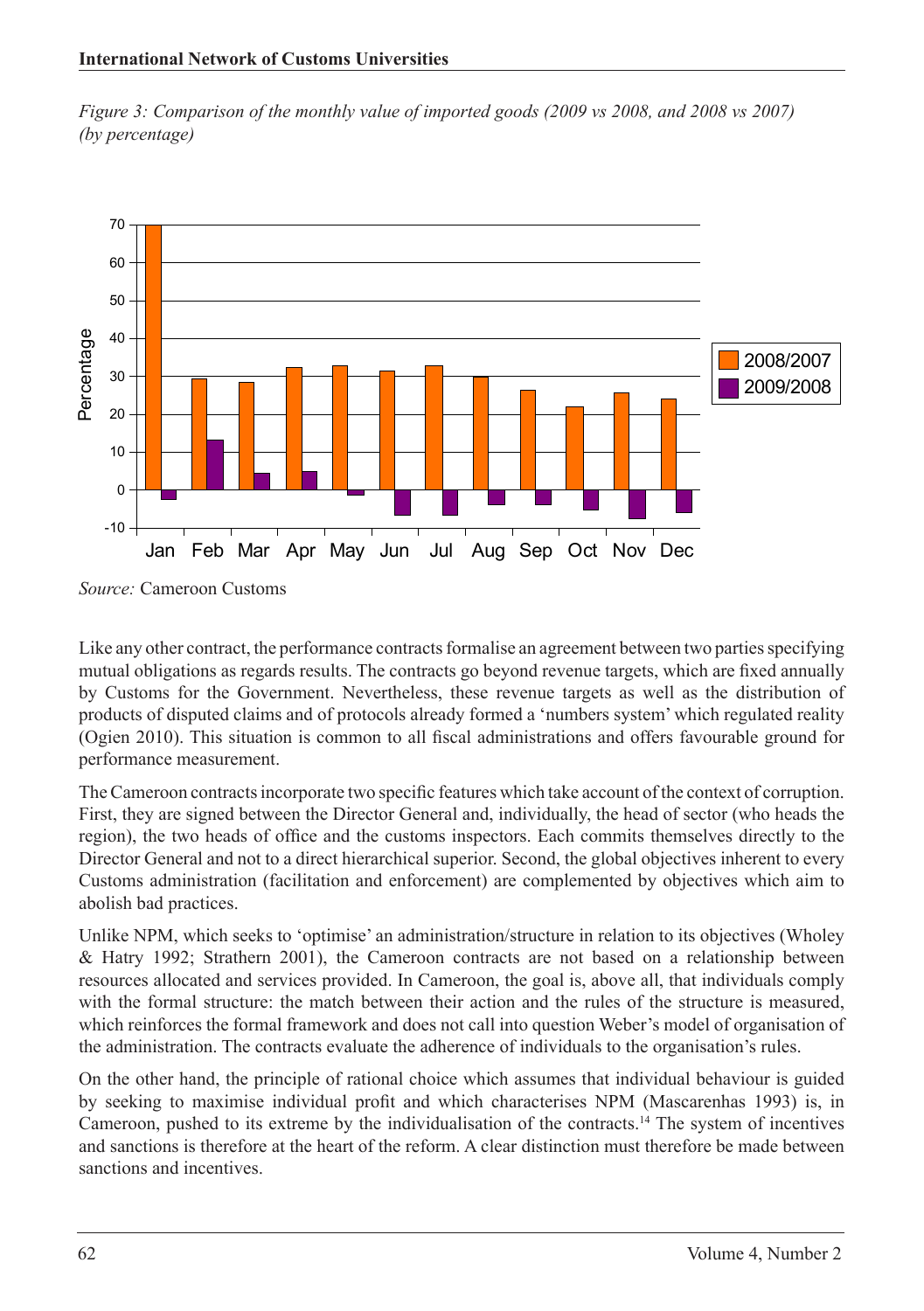Cameroon Customs have long since adopted a policy of financial incentives via the distribution of the yield from fines and various memoranda of understanding with its partner professions (Bilangna 2009; Cantens 2009). During meetings with the inspectors and their superiors to draft the contracts, exchanges showed the importance of non-financial incentives. Indeed, given the method of distributing the yield from fines which legally guaranteed each inspector 10% of the fine imposed with no upper limit, inspectors did not prove particularly interested in additional financial incentives. At any rate, they did not appear to believe that the administration could better this 10% any more than it could compensate, in the case of those inspectors who were corrupt, for the profits lost due to ethical behaviour. A number of incentives have therefore been envisaged: congratulatory letters, entering the congratulations on agents' personnel files, easier access to the Director General by a regular meeting ultimately also reviewing the professional aspirations of successful agents, further training courses, etc. As regards sanctions, a process of interviews and warnings has been introduced. The main sanction remains, for agents, eviction from those offices with strong fiscal potential and where the possibilities of earning money legally through disputed claims are high.

From this point of view, the threat of sanction by transfer to an office with little earning potential would therefore have a greater impact on personal behaviour than the hope of an incentive. This concurs with the observations of Besley and Ghatak (2005) who found no evidence that incentives were important in organisations structured around the notion of mission rather than of profit. The Cameroon experience therefore rests more on contractual governance of deviant behaviour (Crawford 2003): five of the eight contract objectives relate explicitly to bad practices that must be curtailed, even though the eight objectives are equally split between four facilitation objectives and four enforcement objectives, following the two cardinal missions of every Customs administration. These objectives are described in the following sections.

### **The experimental protocol**

For each objective, a comprehensive review was carried out to determine which parameters were to be taken into account and, once these parameters had been defined, the performance contract set a minimum or maximum threshold. This threshold is a median calculated on the basis of the declarations processed by the offices over the previous three years, 2007, 2008 and 2009. The sample covers 74,591 declarations for Office DP I and 63,761 for Office DP V.

Then, every 10 days and once a month, each objective was the object of an individual calculation by an inspector to evaluate to what extend the threshold had or had not been achieved. The results were presented to the inspectors and to the heads of office by the team in charge of the project.15

Two opposing objectives have been integrated into the contracts: releasing the goods more quickly and increasing the numbers of disputed claims. It is the balance of the two objectives which limits the harmful effects: facilitation alone would not regulate corruption issues, while enforcement alone could likewise legitimise corruption if facilitation constraints were not imposed.

### **The trade facilitation indicators**

The first global objective of facilitation is the time measured between the declaration's entry by the customs broker and its assessment by the customs office inspector.16 The study of the sample from the last three years showed that a very large majority of declarations were assessed the same day or the next day, in both offices. The difference lay at the level of same-day assessment, with DP V processing over 80% of declarations the same day, compared with over 64% in DP I. But ultimately, by the end of the next day, both offices had assessed over 90% of declarations entered in the system. A second, smaller, tranche was cleared by the maximum three-day deadline, by which time 96-97% of declarations had been assessed. After this, progress was slower.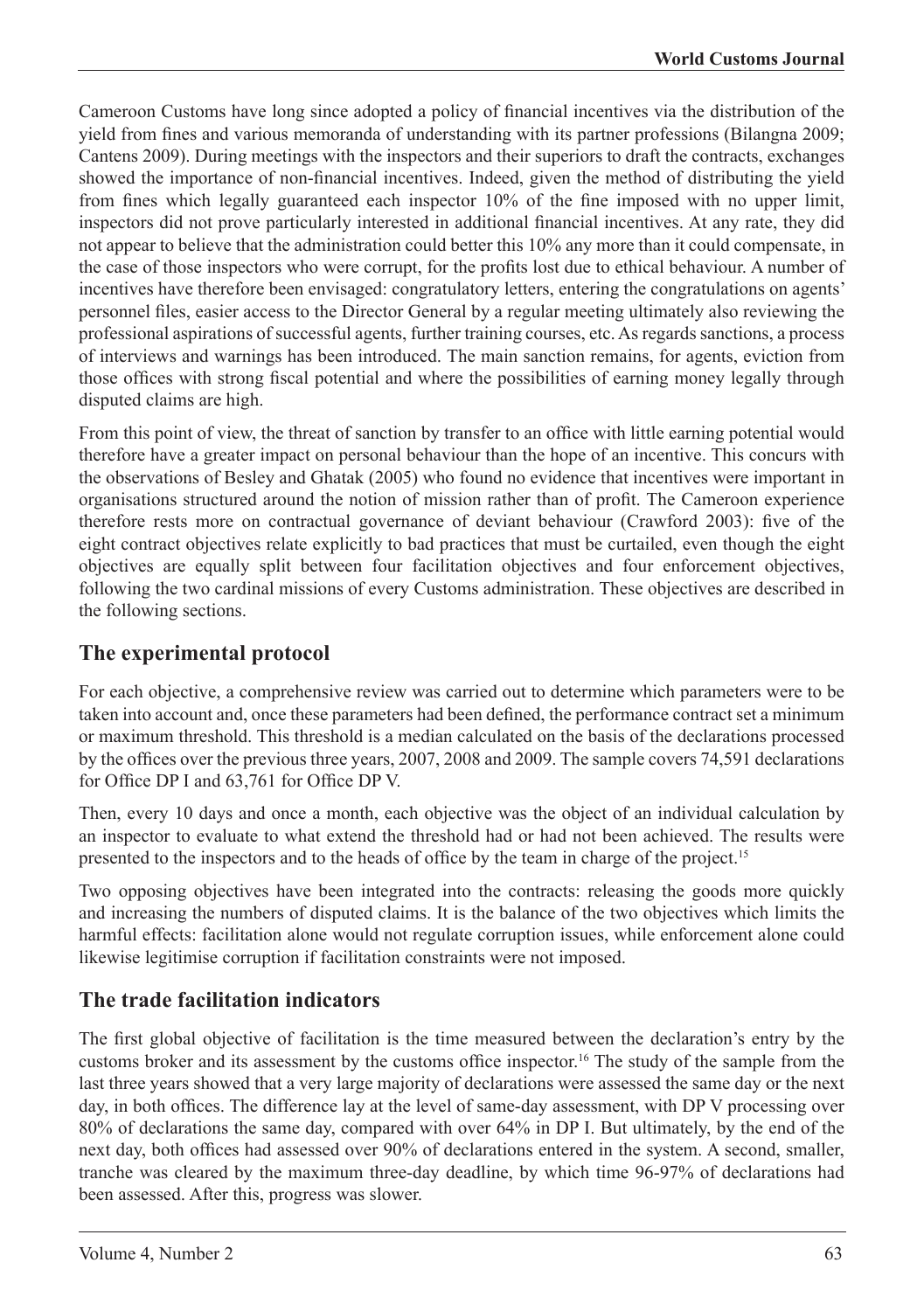Thus the global objective of facilitation has been defined in two measurable objectives: a minimum threshold of declarations assessed with zero days, and a maximum threshold of declarations assessed within five or more days.

Two potential problems have made it necessary to integrate two more objectives into the contracts. The first is the non-assessment of declarations. Not assessing problematic declarations and leaving them on hold in the system artificially reduces the assessment time. The contract has therefore set a maximum threshold for non-assessed declarations.

The second, more complex, problem is the speed of assessment and the offsetting entry. Inspectors choose to offset after assessment rather than amending the declaration prior to the assessment. This practice concerned 80% of adjustments, regardless of control channel, be it physical or documentary. It reduces the assessment time, which thus no longer shows the time actually taken by the inspector to carry out their control.

This choice is a bad practice which may be interpreted in two ways, each compatible with the other. First, once offsetting entries becomes routine, users are at permanent risk of readjustment by the inspector who assessed their declaration. Second, by systematically offsetting their adjustments, inspectors ensure that they have a maximum number of declarations to process. ASYCUDA automatically assigns declarations to inspectors on the basis of their workload calculated on the basis of the numbers of declarations already assigned to them which are awaiting assessment. By carrying out the assessment rapidly, inspectors keep their workload at a low level but are obliged to adjust declarations via offsetting entries. Apart from the negative impact on the relevance of the assessment time, this practice results in competition between the inspectors. On average, in Office DP I, the 'fastest' inspector manages to process up to six times more declarations a day than the 'slowest'. This competition adversely affects the equal treatment of users and can at the same time induce corruption.

The contracts therefore laid down two objectives. The first, in the contracts for heads of customs offices, requires a maximum deviation of 1.5 between inspectors' processing speeds; the head of a customs office may suspend inspectors who process declarations too 'rapidly'. The second objective, in the contracts for inspectors, fixes a maximum threshold for offsetting entries by the inspector who has also assessed the declarations redirected from the physical inspection channel to the documentary control channel.

### **The fight against fraud and bad practices indicators**

The second global objective is enforcement. The amount of duties and taxes raised increases based on both the number of declarations collected and the additional amounts collected following the controls. The green channel is not currently activated, and so all declarations are subject either to documentary controls or to a physical inspection.

The contracts set a global objective for inspectors: a minimum percentage of amounts of duties and taxes collected following adjustments compared to the amounts of duties and taxes assessed.

However, this objective may be affected by two biases. The first is the size of the disputed claim. To achieve a minimum amount of adjustments, inspectors could increase the number of small disputed claims. Analysis has confirmed the average size of disputed claims over recent years. In Office DP V, 65% of adjustments were below 300 Euros (compared with an average assessment of over 3,000 Euros). In Office DP I, the red channel showed a paradox: in numerical terms, low-level adjustments predominate over high in the case of high-risk declarations. Forty per cent of disputed claims yielded between 1% and 5% of the amounts assessed. To remedy this tendency the contracts fixed a maximum threshold in numerical terms for small disputed claims and a minimum threshold for the highest disputed claims in the red channel.

The second thing which may potentially affect this objective is linked to the rerouting of declarations.<sup>17</sup>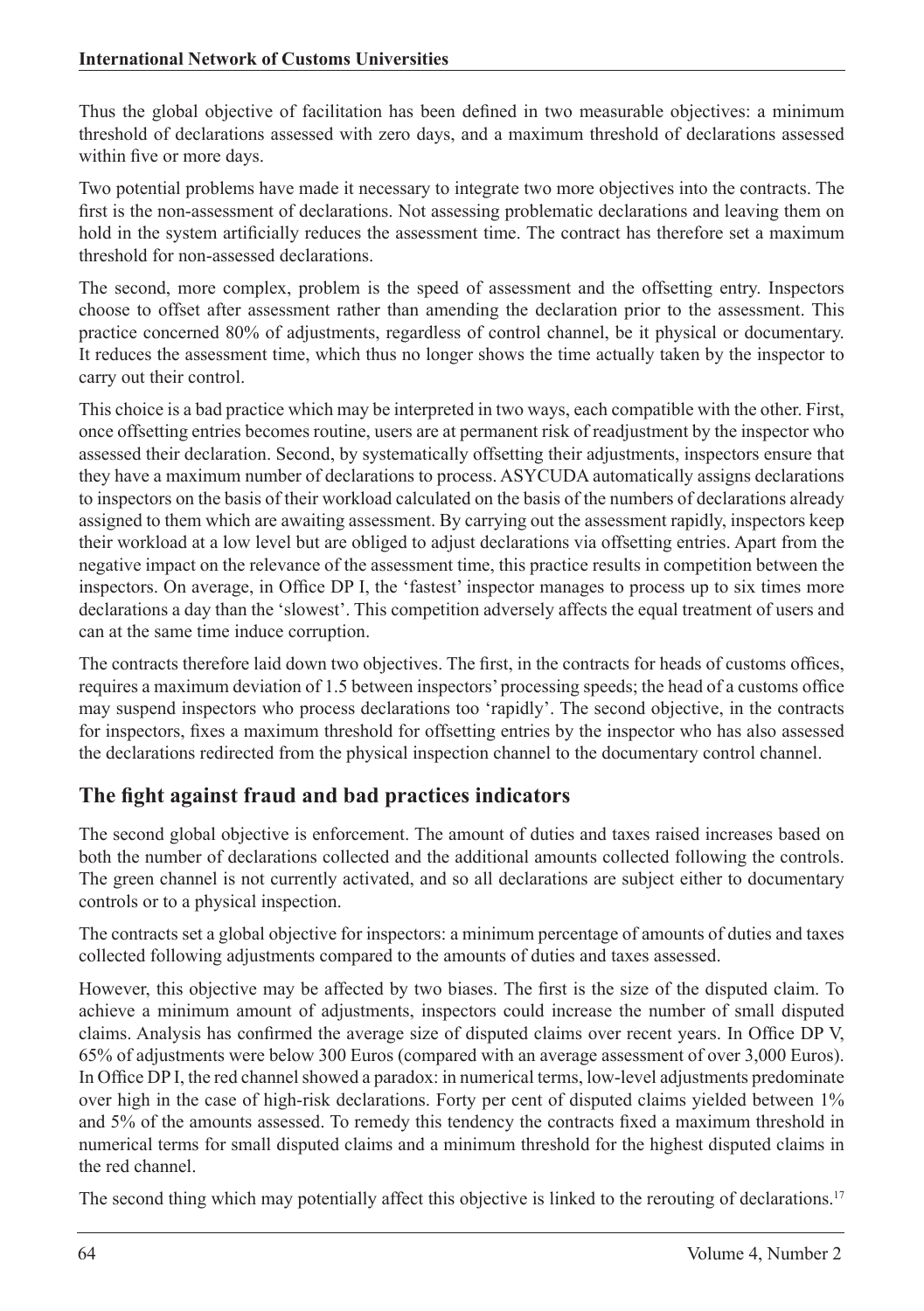Rerouting by inspectors is a legitimate action. However, rerouting through the red channel (physical inspection) may also be a means of pressure on the user. Thus it was necessary to monitor the adjustments carried out on those declarations rerouted to the red channel. The contracts have not set a limit on the number and proportion of declarations rerouted; moreover, the operational services already had enough constraints obliging them to rapidly process low-risk declarations. The only measurable objective consisted of fixing a rate of adjustment for declarations rerouted to the red channel greater than that for those declarations that were not rerouted.

#### **The impact of performance contracts**

Preparations for the deployment of the performance contracts lasted several months, from September 2009 to February 2010. The inspectors and their managers were involved in all stages of preparations, from the drawing up of the contracts to the choice of indicators and periodic performance reviews. Before the launch, stakeholders were brought together in a contract design workshop. This prompted the creation of a unit specifically in charge of the program in question, made up of customs officials and computer staff. It is supported by the World Bank and the World Customs Organization.

During the preparation stage, however, the contracts did not give rise to much debate, given their newness and above all the distrust of the operational actors. While this facilitated the signing of the contracts, the first regular meetings (held every ten days) were very turbulent: most operational actors had not properly foreseen the consequences. This obliged the project team to adapt some indicators rather than rewriting them completely as some parties to the contracts wished. This tension, a sign of gradual acceptance, continued and led to a number of amendments in the course of the first quarterly evaluation.

After 13 weeks of implementation, halfway through the experiment, the results proved positive surprisingly quickly. This testifies as much to the effectiveness of the contracts as to the willingness of the agents and their growth potential.

The impact on revenue is measured in relation to economic activity for which it is difficult to obtain reliable data in virtual real time. Hence the selection of numbers of container imports, values declared, numbers of articles and tonnage – all data which can easily be extracted from the ASYCUDA system. None of this data is absolutely reliable, but points to trends which may help interpret revenue developments.

In Office DP I, the duties and taxes assessed over the period increased by 1.5% in 2010 over 2009, while the values declared fell by 3.5% and the number of imported containers by 22%. Taking the previous three-month period (November 2009-January 2010) as a point of comparison, the fall in values and in the number of containers imported had already begun: -7% for value and -3% for containers, while assessments had also fallen by 3.9%.18 Moreover, the tax yield of the declarations rose by 5% over the contract period compared to the previous three months, or 1.5 million Euros per month (on the 30 million Euros collected) and by 3% if compared with the quarter prior to that. Thus, it could be said that the contracts had reversed the trend of the previous months: despite a significant fall in activity and in values declared, the revenue collected was on the increase.

In Office DP V, the duties and taxes assessed over the period increased by 26% in 2010 over 2009, which is in line with the increase in values  $(+30\%)$ , volumes  $(+41\%)$  and the number of declarations  $(+33\%)$ . Taking the previous three-month period (November-January) as a point of comparison, despite a small increase in declarations and imported volumes  $(+17\%$  and  $+6\%)$ , the values declared and the duties and taxes collected fell (-9% and -8%).

The average yield per declaration has increased by 10% compared to the three months preceding the introduction of the contracts and 16% compared to the six-month period preceding the introduction of the contracts. However, this sizeable increase must be put into perspective. In 2009, apart from the month of December, the values declared and the number of declarations stagnated at low levels for ten consecutive months. In 2008, the average yield per declaration was greater than the values noted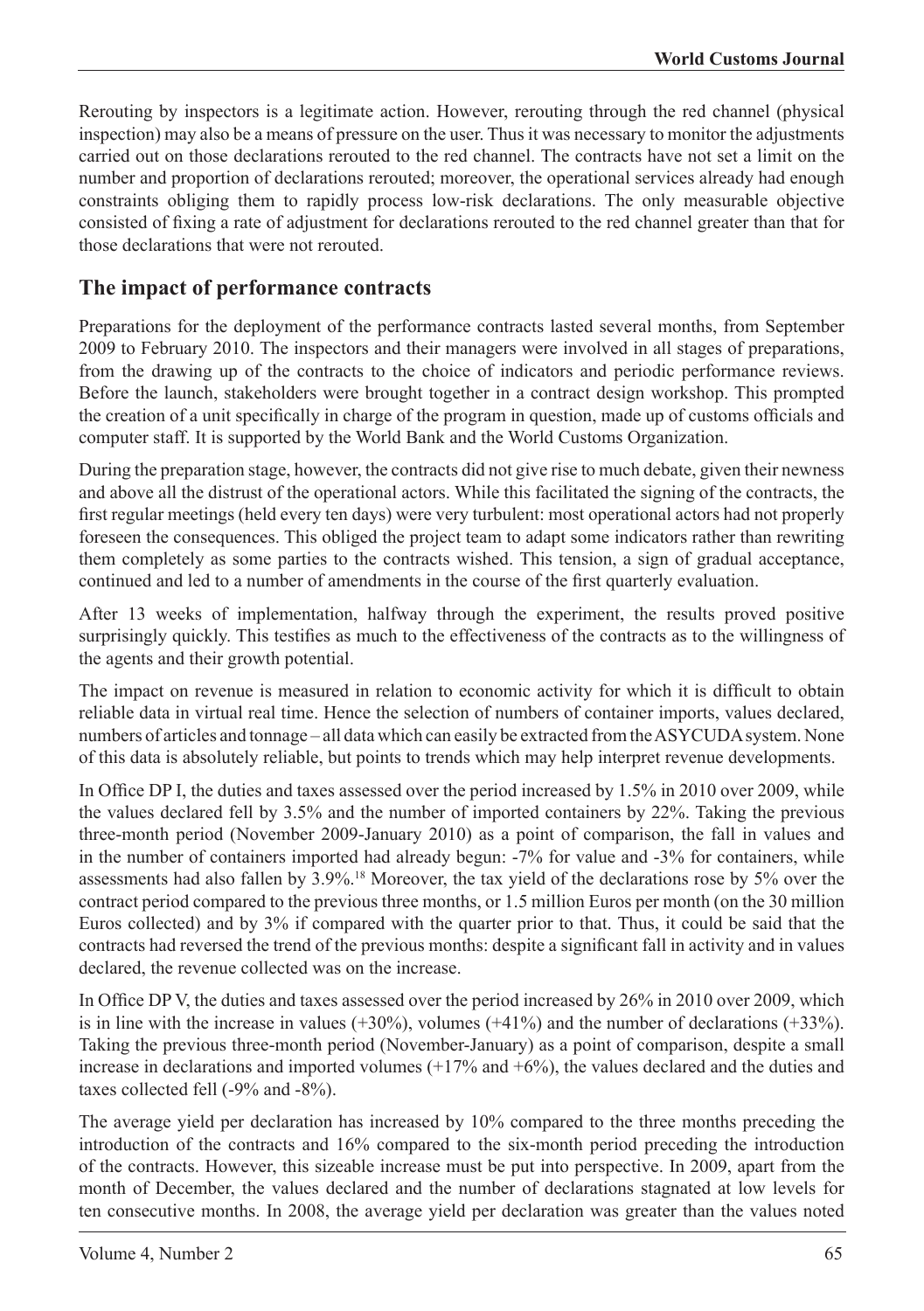in the period of application of the contracts. Thus, for Office DP V, it is difficult to conclude that the performance contracts have had a positive impact in terms of revenue collection, unless they are being compared only with the continuous decline over the months prior to the introduction of the contracts.

The impact on deadlines is more homogeneous. The months under contract have recorded the best times since 2008 (see Figures 4 and 5). A qualitative threshold, reached in 2009, has been exceeded: almost 90% of declarations are assessed the day they are entered compared with less than 80% previously. At Office DP I, 100% of inspectors processed at least 75% of their declarations the same day in April, 70% in February and March and 50% the previous months. At Office DP V, 100% of inspectors processed at least 85% of their declarations the same day in April, 83% in March and 30% in February. During the previous months, only one inspector reached this threshold in October 2009. Processing speeds have, moreover, evened out. Whether measuring the standard deviation of daily processing speeds or the relationship between the fastest and slowest speeds, the indicators have been halved. Inspectors therefore no longer engage in stiff competition to process as many declarations as possible.

The impact of the performance contracts on disputed claims is also very important. In quantitative terms, revenue from disputed claims has increased +17% for Office DP I and +322% for Office DP V between the period under contract and the preceding period of the same length.

At Office DP I, while positive, the impact measured must be placed in the context of the months preceding the experiment: the months of February, March and April 2010 have reversed the downwards trend initiated in 2009 but the levels of disputed claims attained in March and April 2010 remain lower than those attained in 2008. At Office DP V, the months of February, March and April 2010 represent a significant increase over the period after the steady fall since mid-2008 (apart from two exceptional months in 2009).

In qualitative terms, the performance contracts marked a break. The inspectors abandoned low-level disputed claims to concentrate on major ones. In Office DP I, in March and April 2010, all inspectors collected an average of more than 1,500 Euros per adjustment. They were at 30% to 50% of that amount in the preceding months. The median adjustment increased from around 1,500 Euros in the months prior to the period under contract to over 3,000 Euros in March and April 2010. At Office DP V, half the



*Figure 4: Assessment time at Douala Port I (January 2009-May 2010) (by percentage)*<sup>19</sup>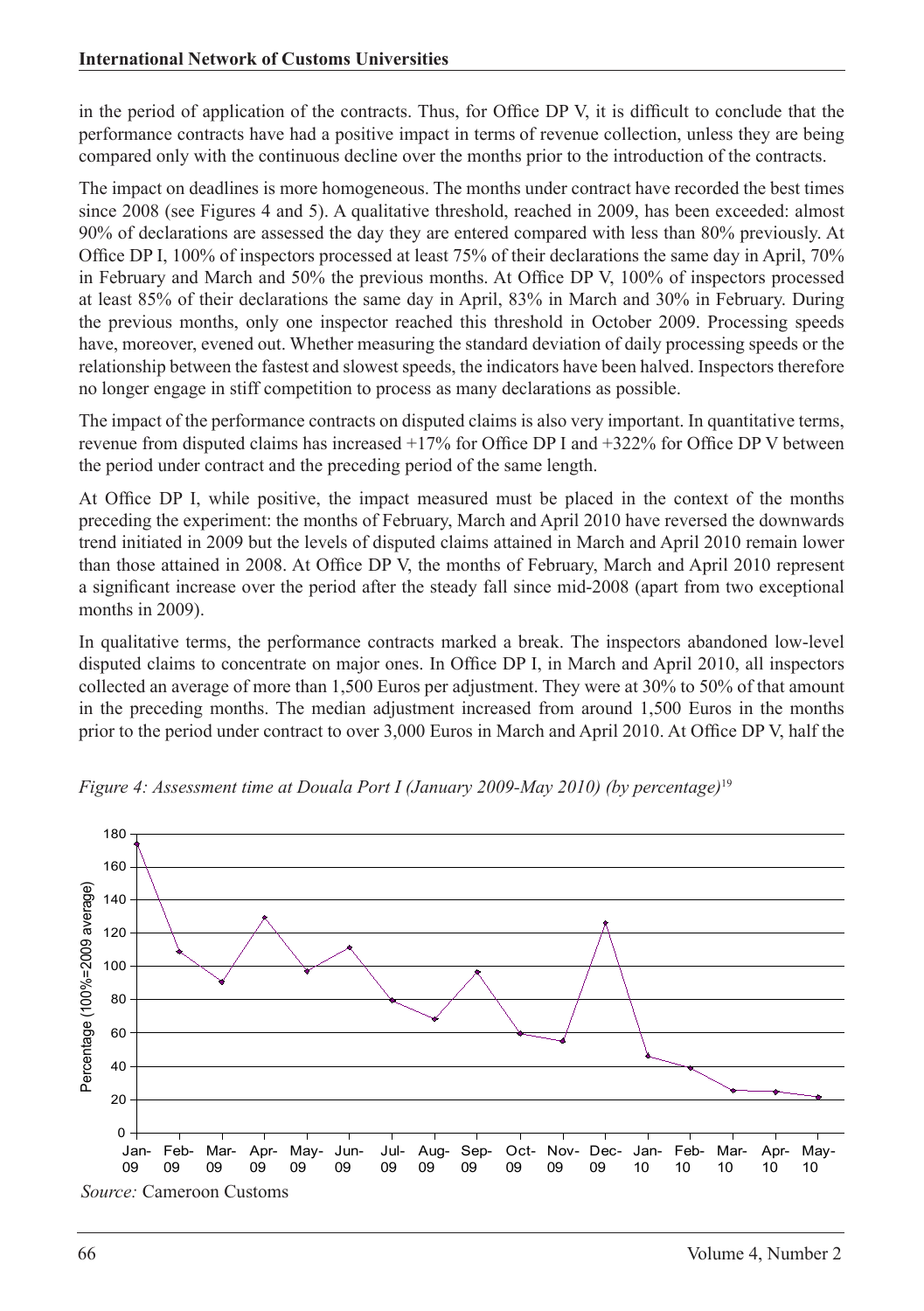

*Figure 5: Assessment time at Douala Port V (January 2009-May 2010) (by percentage)*

*Source:* Cameroon Customs

inspectors carried out adjustments averaging over 1,500 Euros in March and April 2010. One third of inspectors achieved this in January and February 2010, and none attained this threshold in the months prior to that.

The contracts have also had an impact on bad practices. First, rerouting from the yellow channel to the red channel is more effective in terms of disputed claims. From this point of view, the inspectors have shown true discipline. At Office DP I, 42% of rerouted declarations were the subject of litigation in April 2010. The rate was between 10% and 12% in February and March and below 10% the previous months. At Office DP V, the rate was 58% for the month of April 2010. It was 11% and 15% respectively in February and March 2010. Previously it ranged from 0% to 5%.<sup>20</sup> Second, the practice of systematically offsetting declarations in the yellow channel has declined sharply and some inspectors have put an end to it entirely. While on average 80% of declarations adjusted in the yellow channel were adjusted via an offsetting entry by the inspector who carried out the assessment, this proportion fell to 7% in April for Office DP I and 19% for Office DP V.

#### **Non-quantifiable results**

Three non-quantifiable impacts have also been found. The operational managers used the contracts as an argument to organise greater fluidity in inspection procedures with the operator of the container terminal, a request which had previously gone unanswered for over two years.

The inspectors are, moreover, now more 'diligent', in their own words and those of their superiors. The strong constraint of facilitation and the end of the competition to attract most declarations requires a more constant presence in the office.

Finally, relationships between the inspectors and their heads of office have improved by making the actors more aware of their responsibilities. Having become accountable to the Director General for their litigation results, the inspectors refused to have to assume responsibility for rerouting declarations at the request of their superiors. The superiors themselves reroute declarations where their information shows this to be necessary.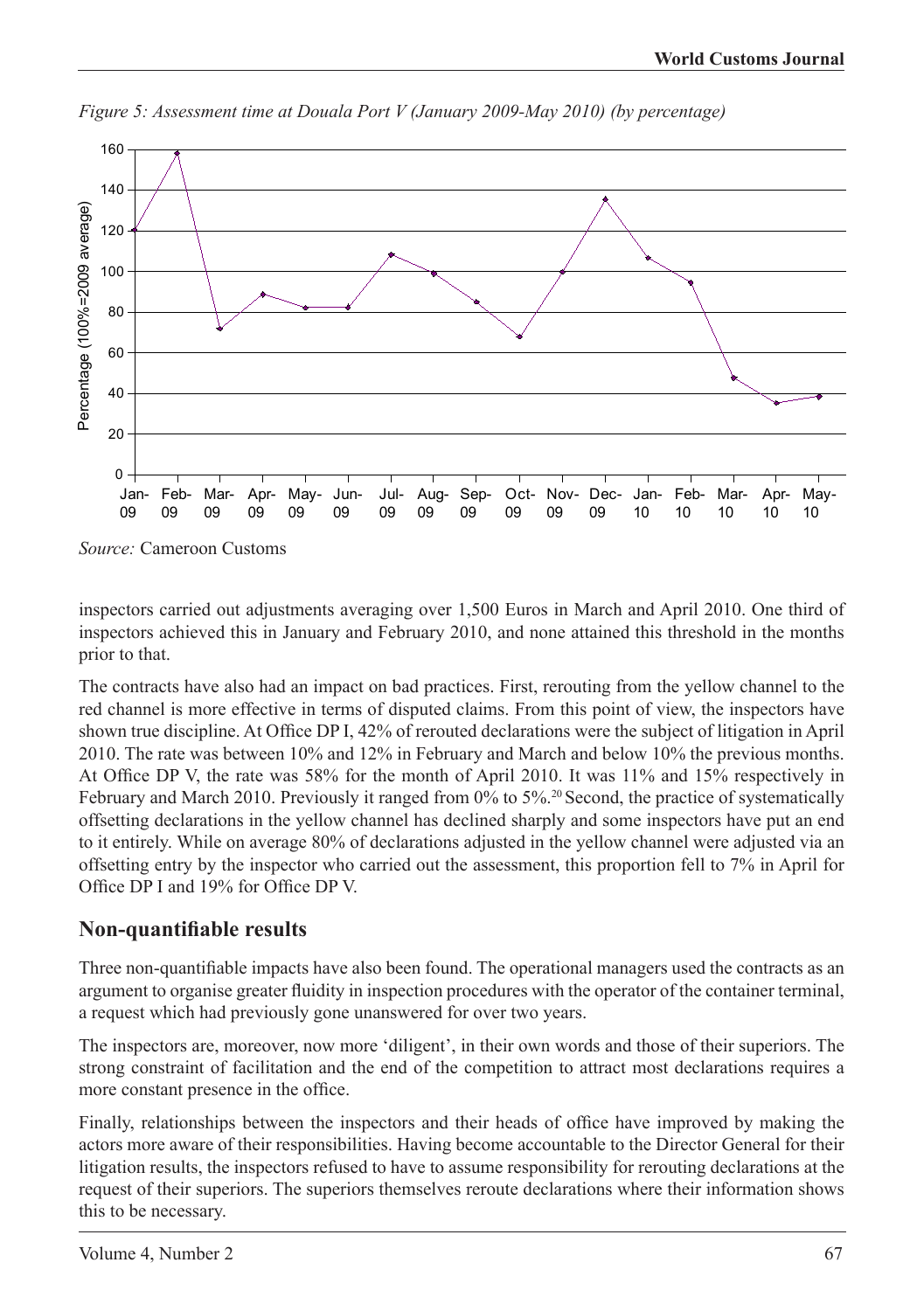The review of these results augurs a real change in Cameroon Customs after three years of introducing quantification systems and a policy of patient implementation.21 Front-line inspectors have a precise account of their actions in the system giving them evidence and justifications in the event of blacklisting. While it is impossible to say whether these changes are irreversible, the conditions required to establish such irreversibility must be examined.

# **5. Towards a new professional culture?**

This reform shows the key role of the Director General. This involvement is a strong characteristic of the reforms linked to NPM and poses the question of how durable their policy may be once they leave their posts.

The involvement of the organisation's senior managers is often found to be an essential factor in the success and implementation of a new culture (Behn 2002) insofar as they are the main beneficiaries, having widened their authority from technical to management fields (Wholey & Hatry 1992; Franklin 2000; Julnes & Holzer 2001). In Cameroon, the indicators and the contracts have tackled the information asymmetry generally found in ministries of finances between headquarters and grassroot officials (Mascarenhas 1993; Raffinot 2001). At the same time, the objectivity of the performance of inspectors may help a manager to turn down external requests to the administration 'to place' a protégé in an office with high revenue potential.

Despite these advantages, the future directors general of Customs will continue this quantification of performance only under two conditions: first if the quantification of action serves as a framework for reflection and for everyday work for all customs officials, in other terms if a new professional culture is established; and second if this quantification is dynamic.

This section examines the conditions underpinning professional culture, and questions the need for utilisation of a performance measurement system.

#### **Why performance contracts may have an impact**

Performance measurement does not take root on virgin ground. Customs officials have professional associations and demonstrate an esprit de corps linked to their important role in financing the developmental state (Cantens 2009). It is interesting to understand just how the contracts feed this culture.

One of the first conditions for a professional culture is the existence of a professional distinction (Elias 1950; Fischer 1966). Customs officials already have their own technical language and the contracts reinforce this distinction: a common language of quantity, problematic associations of technical terms, a common culture of presenting results in the form of graphs and tables which end up becoming a vernacular of their own (Porter 1995).

Secondly, the contracts induce a new way of generating acceptable standards without completely disrupting the existing hierarchical relations. The contracts take into account the fact that the coercive exercise of administrative authority does not function satisfactorily and rests, in the main, on the willingness of those who are supposed to carry out the orders. The contracts do not clash with this situation but exploit it: calculated on the basis of the medians for recent years, the contractual thresholds therefore take account of the behaviour of all, and thus establish a practical standard of behaviour which, because it is based on a median behaviour, will be recognised and therefore become acceptable.

Third, the contracts strengthen freedom of decision-making, a freedom which already existed and is peculiar to every repressive administration. Customs officials have the power to reach a compromise settlement for disputed claims and the concept of 'risk analysis' is familiar to them: faced with the size of flows, and traders' demands for speed, the administration recognises, in controlling only those cargoes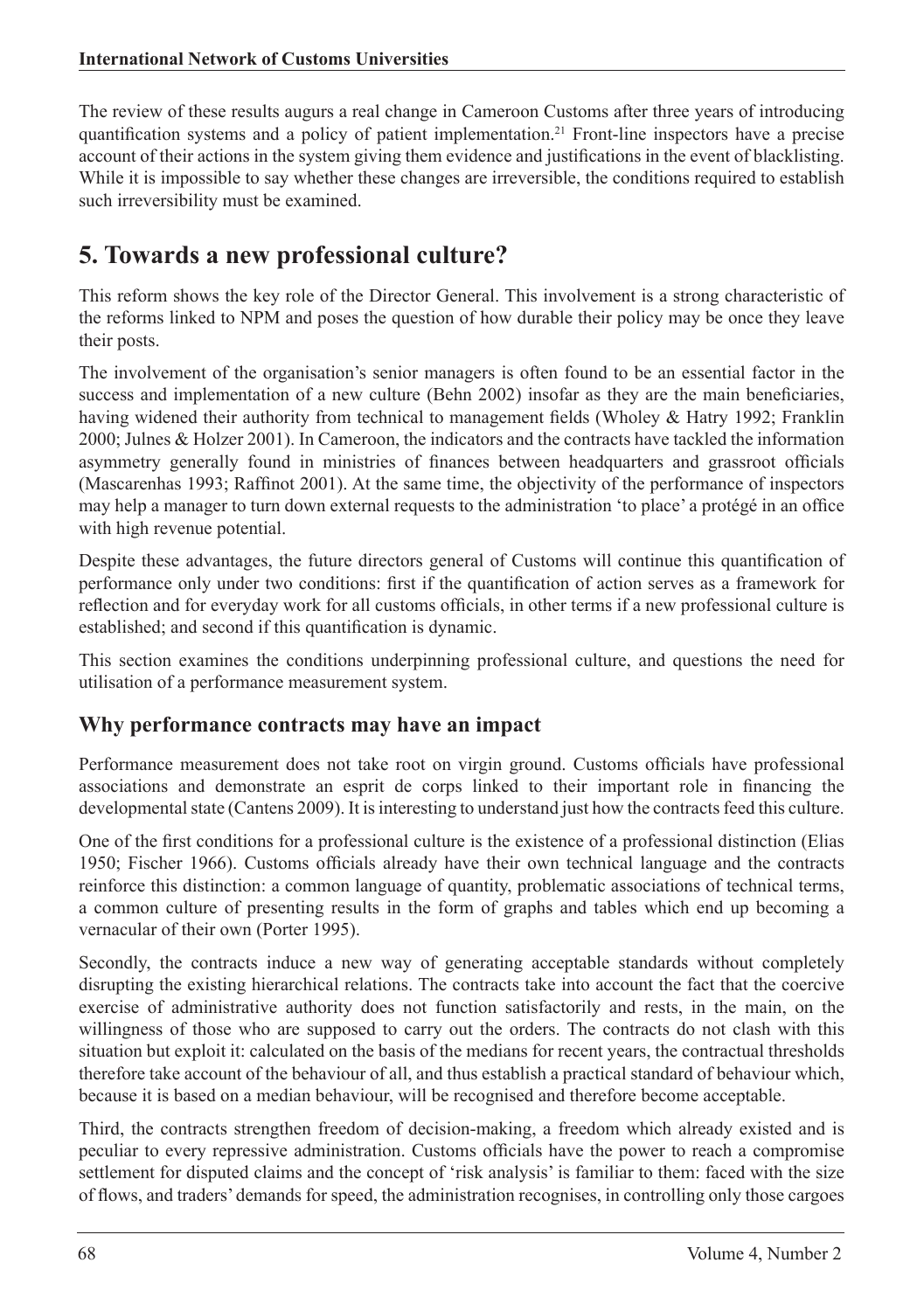it deems to be high risk, that it cannot counter all frauds or all forms of corruption comprehensively. The contracts strengthen this possibility. By emphasising the pressure on two conflicting constraints – to release goods more rapidly and to impose more sanctions – inspectors are strongly encouraged to decide for themselves which cases should be investigated. Sociological analyses of public servants exercising policing missions have shown that they prioritise their interventions, given that they cannot process all cases which are submitted to them (Montjardet 1992, 1994; Favre 2001; Mouhanna 2001; Macci 2002).

Professional distinction, generation of 'acceptable' practical standards, freedom of decision-making are all conditions required for the development of professional culture, conditions which raise the problem of the relationship with the law. Performance contracts, like all contracts, place the law in the background, which raises two questions.

First, the indicators melt fiscal policy into fiscal technique: they do not take into account the fact that certain flows or operators are easier to tax than others. How can we take account of the administration's efforts to extend the tax base of certain operators reputed to be difficult? Performance contracts lay down global thresholds which it is assumed that inspectors in the field will somehow 'make do with'.

Secondly, to what extent does this freedom exist within Customs itself? We are asking heads of customs offices to be 'managers', and distancing them from customs clearance functions, but every managerial function needs to be accompanied by a certain freedom of decision making. However, this freedom is not guaranteed by a legal text but linked to appointment methods which rely largely on the political authority. Sociological issues combine with political issues – for instance, tribalism is invoked to explain why heads of customs offices are not allowed to choose their own subordinates, or corruption to avoid the development of preferential networks. Yet, just as inspectors and customs brokers are given the option of carrying out customs clearance badly, shouldn't we give the heads of customs offices the possibility of making a poor choice of subordinate, so that they can truly be judged on their managerial capacity?

#### **The sustainability and irreversibility issues**

Continuing participation in the development of the content of the contracts helps render performance measurement irreversible. The problem is even more critical as it may be simple to design a system of measurement but it is much more complicated to use it and thus to make it transparent so as to open it up to criticism. Use of it is therefore a process (Julnes & Holzer 2001).

Indeed, the rapid results of the Cameroon experiment are also connected to its fragility. There is no standardisation of performance measurement through national agencies as in the United Kingdom, France or the United States (Franklin 2000). Such agencies may increase implementation times by generating conflicts with the administrations (Kelly 2008). In Cameroon, the absence of such centralisation has certainly accelerated the process by promoting implementation: measurement comes from below, from the operatives. Whether or not the process of performance indicators will be irreversible therefore depends on the capacity of customs officials to meet a number of challenges in years to come.

The first is to keep internal debate open in order to promote the genuine involvement of agents in building their culture. However, how can a debate be kept open when the knowledge produced rests on measurement? Measurement leads to an objectivity which tends to restrict any kind of debate: if a figure is 'bad', there is no other solution than to seek to 'improve it'. However, the measurement of human activities is never completely satisfactory as it includes neither intention nor meaning (Ogien 2000). If we were to measure economic activity precisely and in real time, with incontrovertible figures, we would also be measuring the willingness of the agents in the field to adopt best practices. However, we must resign ourselves, the complexity of trade flows and the weaknesses of control resources mean that it is impossible to establish a reliable and constant measurement system: the indicators can only provide warnings and performance contracts can only provide a common frame of reference, not the best administration possible. To maintain lasting internal debate, the next step would be to give front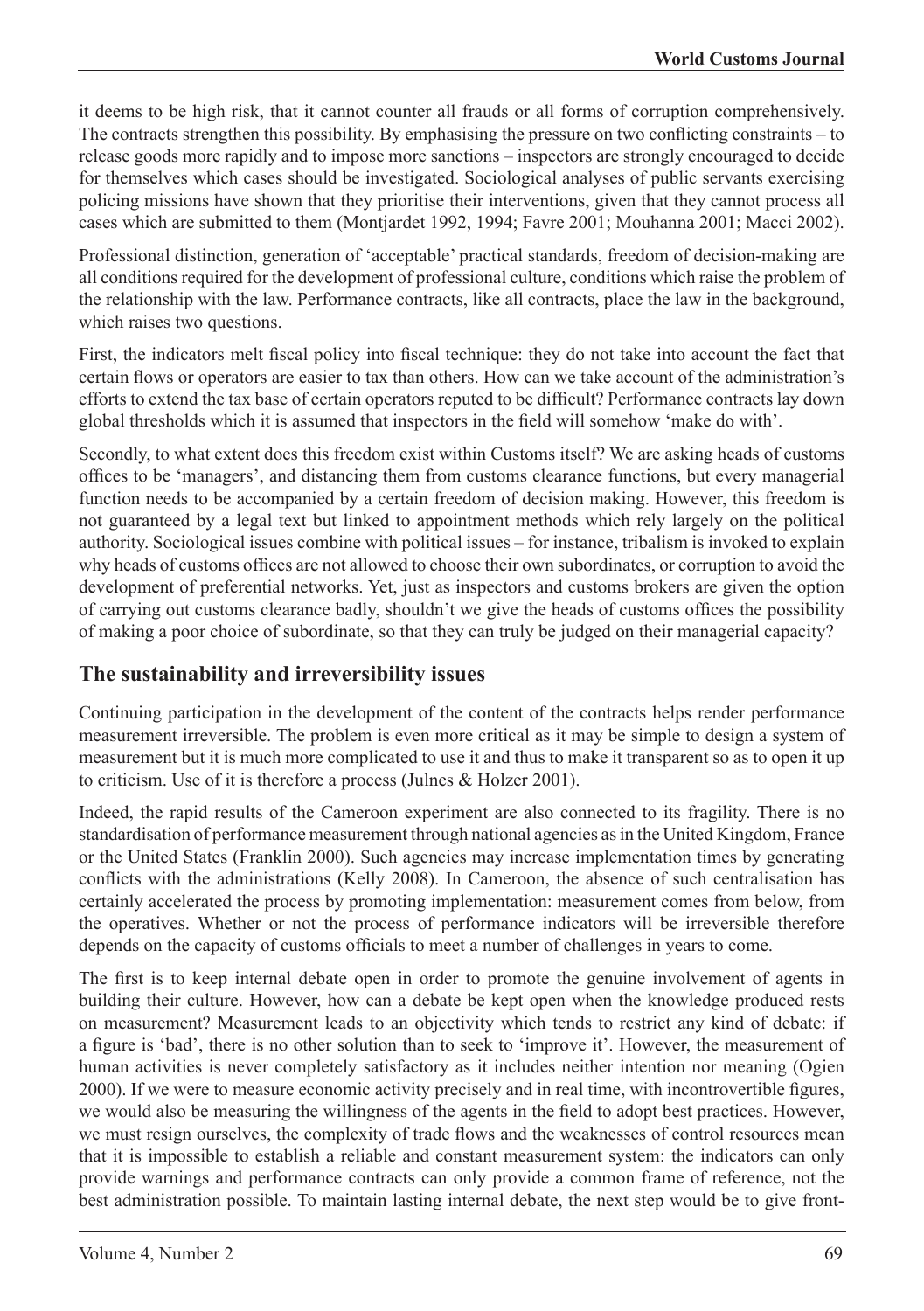line inspectors information on the impact of their individual performances in terms of revenue and facilitation.

The second challenge is data abundance and the capacity to cross-check and summarise them so as to bring out their meaning. Assuming the establishment of a new professional culture based on quantification, figures will abound. This is what is currently happening. Teams which had to manage just a few indicators in 2007 now have to manage over 300 (30 indicators multiplied by 11 offices) plus 136 objectives (8 objectives multiplied by 17 inspectors). This trend is also coming from outside, with the proliferation of performance measurement frameworks. Other actors are seeking to impose their own measurements. The fact that figures are being imposed by outside forces is a condition governing irreversibility but makes the situation more complex.

This excessive complexity does not affect the operational services but the central services. One of the consequences will certainly be the increased power of advisers responsible for cross-matching the figures and producing clear information which is argued objectively. It is likely, and certainly desirable, that the profusion of figures will ultimately move them into the background, to be used solely as argumentative data and as a tool for criticism and development.

The final challenge, at least, will be to administer the short-term evolution of the contracts. After four months of operation all, or almost all, customs office inspectors have reached or even surpassed 100% of objectives. Moreover, some objectives are now attained systematically and no longer need to be monitored, other than to verify their quality does not decline. Moreover, the number of objectives in the contracts cannot increase indefinitely. The solution is probably twofold.

First, the contracts will have to lose some indicators and integrate new ones. The contracts will be used to focus the attention of inspectors on an issue at a given point in time.

Second, the thresholds for the objectives will have to evolve. There is another alternative policy. If it is a matter of getting rid of the less productive staff on an objective and transparent basis, then the thresholds will have to increase on the basis of the medians: the medians are taken as objectives for the year N but calculated solely on the basis of the year N-1. If the priority is to achieve the revenue targets and therefore above all to reward the best, then the objectives would have to be increased proportionally to the increase in the revenue targets adopted by the government.

# **6. Conclusions**

This paper traces the Cameroon Customs reform from the introduction of the performance indicators to the preliminary measured results of performance contracts. Moreover, the paper demonstrates the positive, although preliminary, results of individual performance contracts implemented in two Douala port bureaus using indicators extracted from ASYCUDA. Several lessons can be drawn from the Cameroon case study.

Customs' performance contracts are at the meeting point between two concepts which are the subject of much research and controversy: governance on the one hand, and new public management on the other. Performance contracts are interesting in that they penalise corruption and poor practice while distancing themselves from any points in common with corruption. As in the case of a crime or offence (Crawford 2003), the contracts allow a return to the idea of a 'situation of governance' (Blundo 2002) and the need for empirical research; corruption is a question of opportunities and acts and not of predisposition or specific individuals. Given the threat they pose, and their use of a standard calculation method, the contracts therefore constitute a policy of corruption prevention and of detection, to some extent.

The fact that this is a pilot and not a vast, structured program has two advantages. First, Cameroon Customs have controlled the risk that a major conceptual reform might pose to revenue collection. There was no question that the contracts would compromise the level of revenues collected. On the other hand,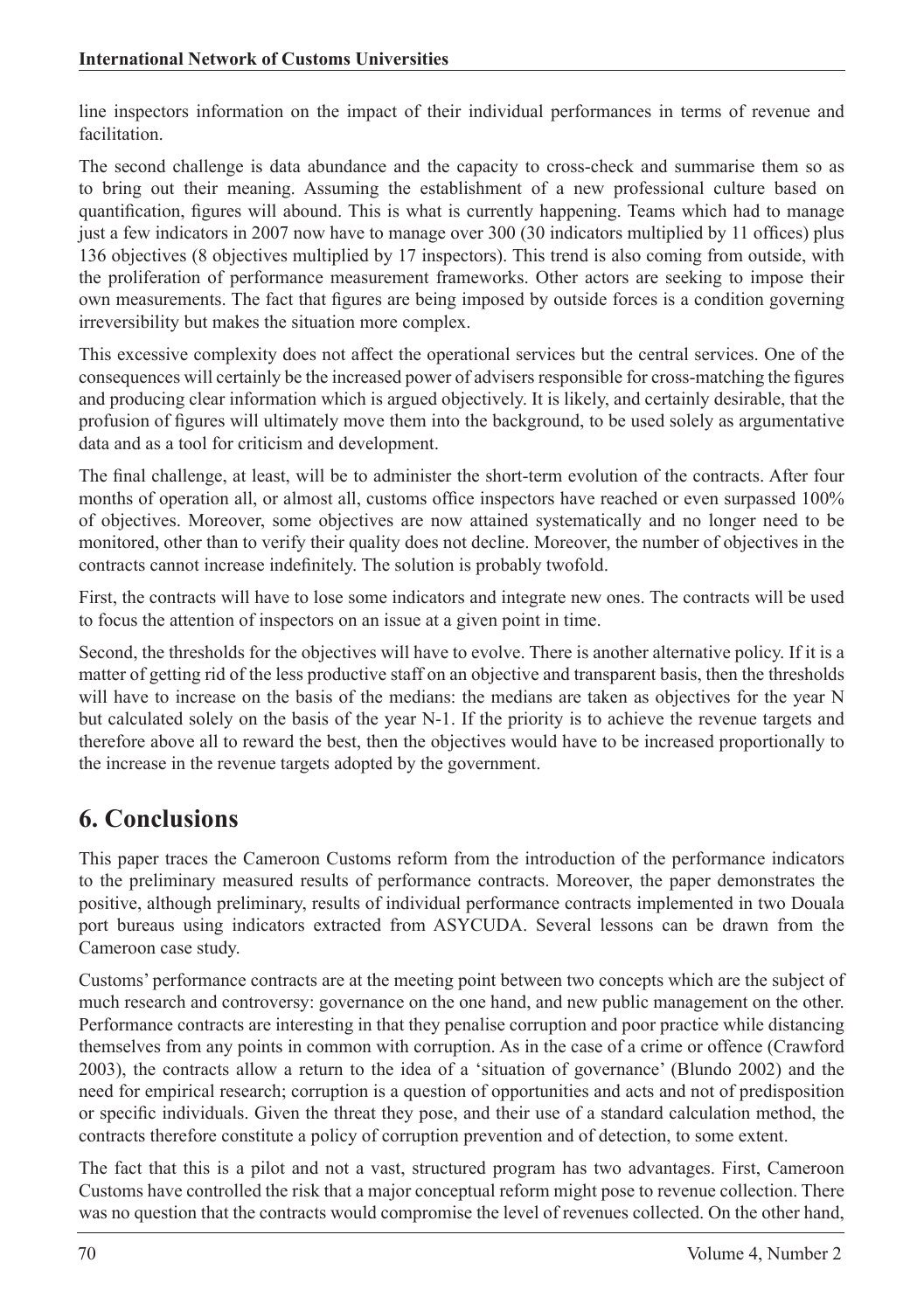the contractual dimension demonstrates to all agents that the hierarchy really is committed to granting more flexibility, which always remains in doubt (Behn 2002).

Wholey and Hatry (1992) defined four conditions for performance measurement: the right time (not necessarily when drawing up the financial balance sheet), a comparison (with the past or with an objective), a selection (it is not possible to measure everything) and low cost. In the case of Cameroon Customs, we have seen that timing was a key element in success: taking time to implement the contracts was the leitmotiv of the directors general. In addition, the objectives of the contracts have always been calculated on the basis of performances in previous years. The historic dimension is essential – any reform must also help clarify what change it is helping to bring about. Finally, in terms of costs, all IT developments specific to performance measurement have been achieved using free software.

Establishing a policy of indicators and performance contracts has the advantage of giving more weight to the empirical knowledge of how the administration actually operates and of offering the framework for its own evaluation (Varone & Jacob 2004). However, this advantage is often perceived as more of a risk: quantification of public action is a leap into the unknown and the heads of administration may be afraid of revealing the failings of their structure. In a way it is inevitable. The Cameroon pilot is of interest in that it was carried out in a context where public servants were all labelled corrupt by the public. There was, therefore, little resistance on their part to investing in performance culture in order to demonstrate that this was not true and to highlight the efforts made.

As next steps, at the end of the pilot, more lessons could probably be drawn. If results are confirmed, which is likely, performance contracts will be expanded to more offices and the replication question to other Customs administrations will be worthy of consideration.

## **References**

Balzac, H de 1985 (1844), *Les Employés,* Folio Society, London.

- Behn, R 2002, 'The psychological barriers to performance management: or why isn't everyone jumping on the performance-management bandwagon?', *Public Performance & Management Review*, vol. 26, no. 1, pp. 5-25.
- Besley, T & Ghatak M 2005, 'Competition and incentives with motivated agents', *American Economic Review*, vol. 95, no. 3, pp. 616-36.
- Bilangna, S 2009 'La réforme des douanes camerounaises: entre les contraintes locales et internationales', *Afrique contemporaine,* no. 230, pp. 19-31.
- Blundo, G 2002, La gouvernance entre technique de gouvernement et méthode d'exploration empirique, Editorial, Bulletin de l'APAD, no. 23-24.
- Cantens, T 2007, 'La réforme de la douane camerounaise à l'aide d'un logiciel des Nations Unies ou l'appropriation d'un outil de finances publiques', *Afrique contemporaine,* no. 223-224/3-4, pp. 289-307.
- Cantens, T 2009, 'Être chef dans les douanes camerounaises, entre titular chief, idéal-type et big katika', *Afrique contemporaine,* no. 230, pp. 83-100.
- Considine, M & Lewis, JM 2003, 'Bureaucracy, network, or enterprise? Comparing models of governance in Australia, Britain, the Netherlands, and New Zealand', *Public Administration Review*, vol. 63, no. 2, pp. 131-40.
- Crawford, A 2003, 'Contractual governance' of deviant behaviour', *Journal of Law and Society*, vol. 30, no. 4, pp. 479-505.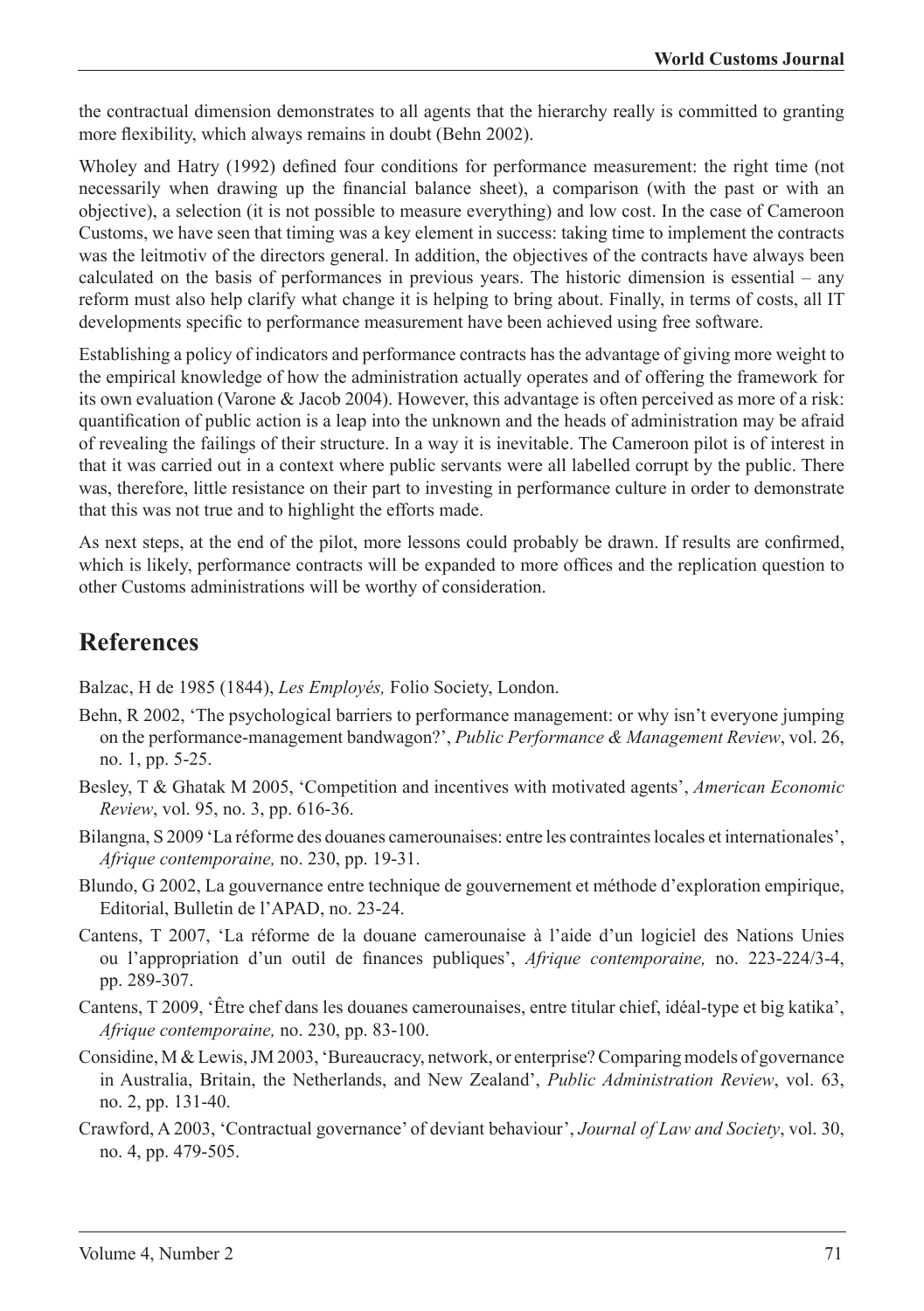- Elias, N 1950, 'Studies in the genesis of the naval profession', *British Journal of Sociology*, vol. 1, no. 4, pp. 291-309.
- Favre, P 2001, 'Around Dominique Monjardet's Sociologie de la force publique: recent books and articles in French in the field of sociology of the police', *Revue française de sociologie*, vol. 42, Supplement: An Annual English Selection 2001, pp. 175-86.
- Franklin, AL 2000, 'An examination of bureaucratic reactions to institutional controls, *Public Performance & Management Review*, vol. 24, no. 1, pp. 8-21.
- Julnes, PdeL & Holzer, M 2001, 'Promoting the utilization of performance measures in public organizations: an empirical study of factors affecting adoption and implementation', *Public Administration Review*, vol. 61, no. 6, pp. 693-708.
- Kelly, J 2008, 'Performance reporting: an emerging imperative with unintended consequences?', *State & Local Government Review*, vol. 40, no. 2, Carl Vinson Institute, University of Georgia, pp. 84-91.
- Libom, M, Cantens, T & Bilangna, S 2009, Gazing into the mirror: operational internal audit in Cameroon Customs, Discussion Paper No. 8, World Bank, Washington, DC.
- Macci, O 2002, 'Dominique Monjardet Ce que fait la police, sociologie de la force', *Annales. Histoire, Sciences Sociales*, vol, 57, no. 6, pp. 171821.
- Mascarenhas, RC 1993, 'Building an enterprise culture in the public sector: reform of the public sector in Australia, Britain, and New Zealand', *Public Administration Review*, vol. 53, no. 4, pp. 319-28.
- Mbembe A 1999, 'Du gouvernement privé indirect', *Politique Africaine*, no. 73, pp. 103-21.
- Mbonji, E 1999, 'Les "déflatés" du développement. De la tradition de dépendance à l'autogestion', *Le bulletin de l'APAD*, no. 18, Itinéraires de "déflatés" au Cameroun.
- Merrien, FX 1999, 'La Nouvelle Gestion publique: un concept mythique', *Lien social et Politiques*, no. 41, pp. 95-103.
- Monjardet, D 1992, 'Quelques conditions d'un professionnalisme discipliné', *Déviance et société,* vol. 16, no. 4, pp. 399-403.
- Monjardet, D 1994, 'La culture professionnelle des policiers', *Revue française de sociologie*, vol. 35, no. 3, Police, ordre et sécurité, pp. 393-411.
- Mouhanna, C 2001, 'Faire le gendarme: De la souplesse informelle a la rigueur bureaucratique', *Revue française de sociologie*, vol. 42, no. 1, pp. 31-55.
- Ogien, A 2000, 'La volonté de quantifier. Conceptions de la mesure de l'activité médicale', *Annales. Histoire, Sciences Sociales*, 55th year, no. 2, pp. 283-312.
- Ogien, A 2010, 'La valeur sociale du chiffre. La quantification de l'action publique entre performance et démocratie', *Revue française de socio-économie*, 1st semester, pp. 19-40.
- Porter, TM 1995, *Trust in numbers: the pursuit of objectivity in science and public life,* Princeton University Press, Princeton, NJ.
- Raffinot, M 2001, '"Motiver" et "chicoter": l'économie politique de la pression fiscale en Afrique subsaharienne', in M Raffinot, F Roubaud (eds), *Les fonctionnaires du Sud entre deux eaux: sacrifiés ou protégés?,* Autrepart 20, Bondy, pp. 91-106.
- Rouban, L 1998, 'Les Etats occidentaux d'une gouvernementalité à l'autre', Critique internationale, no. 1, pp. 131-49.
- Spanou, C 2003, 'Abandonner ou renforcer l'état wébérien', *Revue française d'administration publique*, vol. 1-2, no. 105-06, Ecole nationale d'administration, pp. 109-20.
- Strathern, M 2001, 'Blowing hot and cold', *Anthropology Today*, vol. 17, no. 1, pp. 1-2.
- Varone, F & Jacob, S 2004, 'Institutionnalisation de l'évaluation et nouvelle gestion publique: un état des lieux comparatifs', *Revue Internationale de Politique Comparée*, vol. 11, no. 2, pp. 271-92.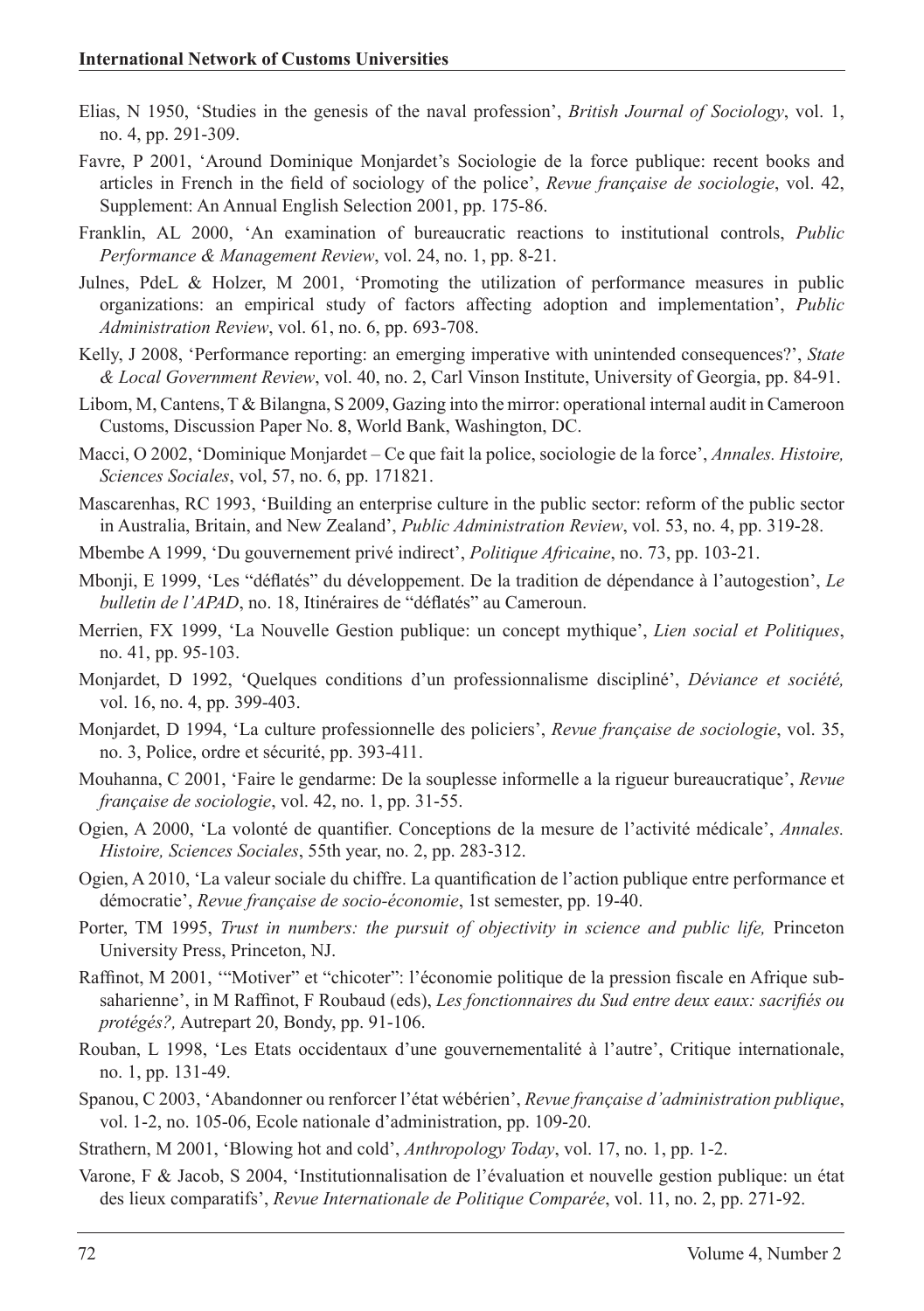- Wholey, J & Hatry, H 1992, 'The case for performance monitoring', *Public Administration Review*, vol. 52, no. 6, pp. 604-10.
- World Bank 2005, *Bâtir des Etats performants. Créer des sociétés engages,* Groupe de travail sur le renforcement des capacités en Afrique, World Bank, Washington, DC.

Ymbert, J-G 1825, *Mœurs administratives*, vol. 1, 279 pages.

# **Endnotes**

- 1 The authors would like to thank Melinda Hollingsworth for translating the paper from French into English, Robert Ireland, Stella Hamill and an anonymous referee for their comments and suggestions. The findings, interpretations and conclusions expressed in this paper are entirely those of the authors. They do not necessarily represent the views of the WCO, WCO officials or staff members, or the Customs administrations they represent. Any mistakes are those of the authors.
- 2 *Les Employés* has been translated into English variously as *'Bureaucracy'* or *'The Government Clerks'*.
- 3 A number of authors have already traced this development and drawn preliminary conclusions in countries where these principles have been applied, in particular the United States, the United Kingdom, New Zealand and Australia (Mascarenhas 1993; Considine & Lewis 2003; Julnes et al. 2001).
- 4 Mainly the United States and the United Kingdom (see Merrien 1999; Considine & Lewis 2003).
- 5 PAGODE: *Procédures Automatisées de Gestion des Opérations de la Douane et du commerce Extérieur* (computerised management procedures for Customs and external trade operations).
- Automated SYstem for CUstoms DAta.
- 7 United Nations Conference for Trade And Development.
- 8 The State employs 170,000 public servants and military servicemen.
- Activity indicators (number of manifests recorded, number of containers recorded, number and amounts of declarations recorded, removal notes validated) – **Performance indicators** (compliance with the deadline for recording the manifest by the consignees, assessment period, payment period, average time between assessment and issue of removal note by freight forwarder, number of declarations not assessed, removal notes not found, reporting time by freight forwarder) – **Control indicators** (adjustment manifests, amendments before assessment and offsetting entries, value added of the amendments and offsetting entries by inspector, declarations assessed but not paid, exemptions, reassignments of declarations, workload by inspector, declarations cancelled, declarations paid without removal note) – **Risk management indicators** (declarations in the red channel with removal report but not seen by scanner, declarations rerouted to other channels, value-added of rerouting declarations, transit documents cancelled, monitoring volumes and number of operations carried out by physical persons).
- 10 All figures are calculated for the import declarations cleared for home use, which represent 80% of declarations in terms of amounts and in numbers at the port of Douala. The calculation thus avoids taking account of the different offices for which the remit may have been amended, or of changes in rules affecting special procedures or procedures specific to public contracts.
- 11 In all offices, the number of items per declaration has not varied significantly, the indicator of average assessment remains relevant over the period.
- 12 Assessment period: period between the submission of the declaration by the freight forwarder and assessment by the Customs service.
- 13 Total of three periods: assessment period, payment period (period between the assessment by the customs officer and payment by the customs broker) and removal period (period between payment and obtaining the removal note issued by the manager of customs clearance warehouses).
- 14 The idea of team performance, however, is also present insofar as indicators targeting the operation of the team have been introduced for heads of the customs office and of the sector.
- 15 This calculation is performed via an IT application run on the ASYCUDA database.
- 16 The times are calculated in terms of full days, excluding only those public holidays falling on a Saturday or Sunday.
- 17 'Rerouting' means the redirection of the declaration to a processing channel other than the original channel.
- 18 The fall in activity is explained above all by the sudden drop in imports of goods subject to low rates of tax (20% between February-April 2009 and February-April 2010). However, these goods represent around one-third of values declared.
- 19 To protect confidentiality and to point out the deviation before the contracts, data are expressed in percentages of the 2009 average for Figures 4 and 5.